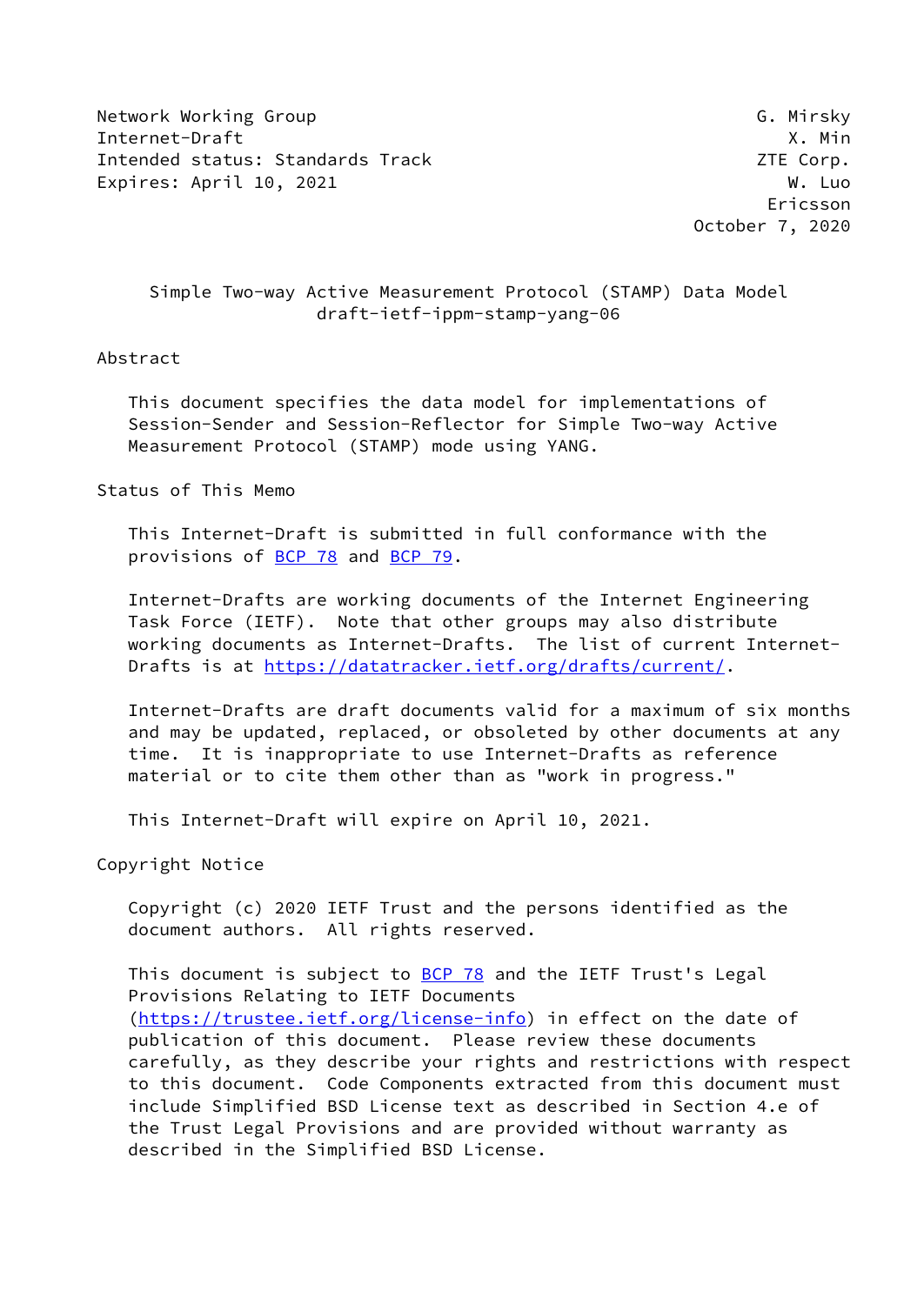<span id="page-1-1"></span>Internet-Draft STAMP Data Model 6 October 2020

## Table of Contents

|                                                             | $\overline{2}$ |
|-------------------------------------------------------------|----------------|
| 1.1. Conventions used in this document                      | $\overline{2}$ |
| Requirements Language<br>1.1.1.                             | $\overline{2}$ |
| Scope, Model, and Applicability<br>2.                       | $\overline{3}$ |
| 2.1.                                                        | $\overline{3}$ |
|                                                             | $\overline{3}$ |
|                                                             | $\overline{4}$ |
| 3.                                                          | $\overline{4}$ |
| 3.1.                                                        | $\overline{4}$ |
| 3.2.                                                        | 10             |
| 4.                                                          | 31             |
| 5.                                                          | 31             |
| 6.                                                          | 32             |
| 7.                                                          | 32             |
| Normative References<br>7.1.                                | 32             |
| Informative References<br>7.2.                              | 34             |
| Appendix A. Example of STAMP Session Configuration $\cdots$ | 34             |
| Authors' Addresses<br>. <b>.</b>                            | 35             |
|                                                             |                |

## <span id="page-1-0"></span>[1](#page-1-0). Introduction

The Simple Two-way Active Measurement Protocol (STAMP) [\[RFC8762](https://datatracker.ietf.org/doc/pdf/rfc8762)] can be used to measure performance parameters of IP networks such as latency, jitter, and packet loss by sending test packets and monitoring their experience in the network. The STAMP protocol [\[RFC8762](https://datatracker.ietf.org/doc/pdf/rfc8762)] in unauthenticated mode is on-wire compatible with STAMP Light, discussed in Appendix [I \[RFC5357\].](https://datatracker.ietf.org/doc/pdf/rfc5357#appendix-I) The STAMP Light is known to have many implementations though no common management framework being defined, thus leaving some aspects of test packet processing to interpretation. As one of the goals of STAMP is to support these variations, this document presents their analysis; describes common STAMP and STAMP model while allowing for STAMP extensions in the future. This document defines the STAMP data model and specifies it formally, using the YANG data modeling language [\[RFC7950](https://datatracker.ietf.org/doc/pdf/rfc7950)].

 This version of the interfaces data model conforms to the Network Management Datastore Architecture (NMDA) defined in [\[RFC8342](https://datatracker.ietf.org/doc/pdf/rfc8342)].

- <span id="page-1-2"></span>[1.1](#page-1-2). Conventions used in this document
- <span id="page-1-3"></span>[1.1.1](#page-1-3). Requirements Language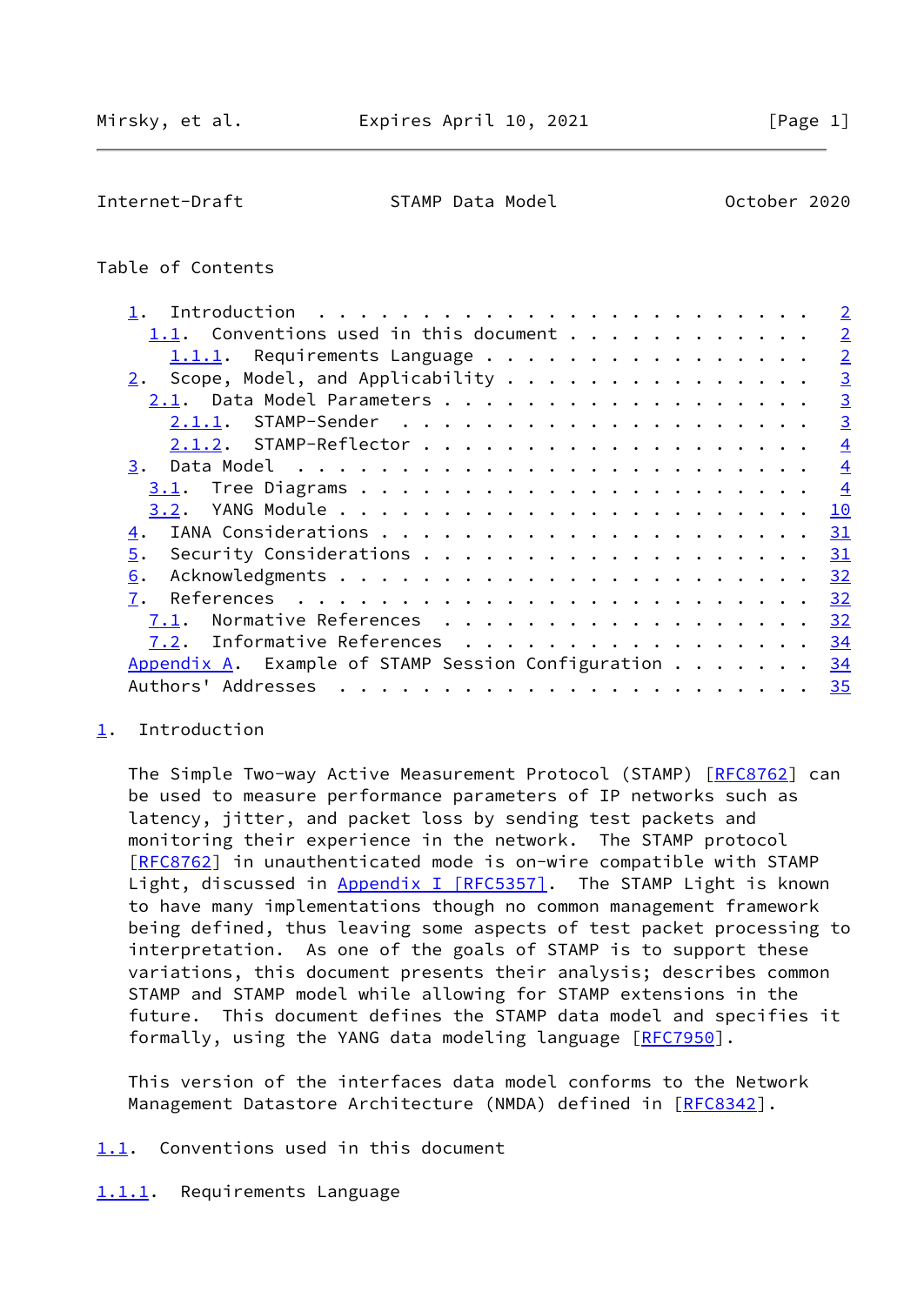The key words "MUST", "MUST NOT", "REQUIRED", "SHALL", "SHALL NOT", "SHOULD", "SHOULD NOT", "RECOMMENDED", "NOT RECOMMENDED", "MAY", and "OPTIONAL" in this document are to be interpreted as described in BCP

|  | Mirsky, et al. | Expires April 10, 2021 | [Page 2] |
|--|----------------|------------------------|----------|
|--|----------------|------------------------|----------|

<span id="page-2-1"></span>Internet-Draft STAMP Data Model October 2020

14 [[RFC2119\]](https://datatracker.ietf.org/doc/pdf/rfc2119) [\[RFC8174](https://datatracker.ietf.org/doc/pdf/rfc8174)] when, and only when, they appear in all capitals, as shown here.

<span id="page-2-0"></span>[2](#page-2-0). Scope, Model, and Applicability

 The scope of this document includes a model of the STAMP as defined in [[RFC8762\]](https://datatracker.ietf.org/doc/pdf/rfc8762).



Figure 1: STAMP Reference Model

<span id="page-2-2"></span>[2.1](#page-2-2). Data Model Parameters

This section describes containers within the STAMP data model.

<span id="page-2-3"></span>[2.1.1](#page-2-3). STAMP-Sender

 The stamp-session-sender container holds items that are related to the configuration of the stamp Session-Sender logical entity.

 The stamp-session-sender-state container holds information about the state of the particular STAMP test session.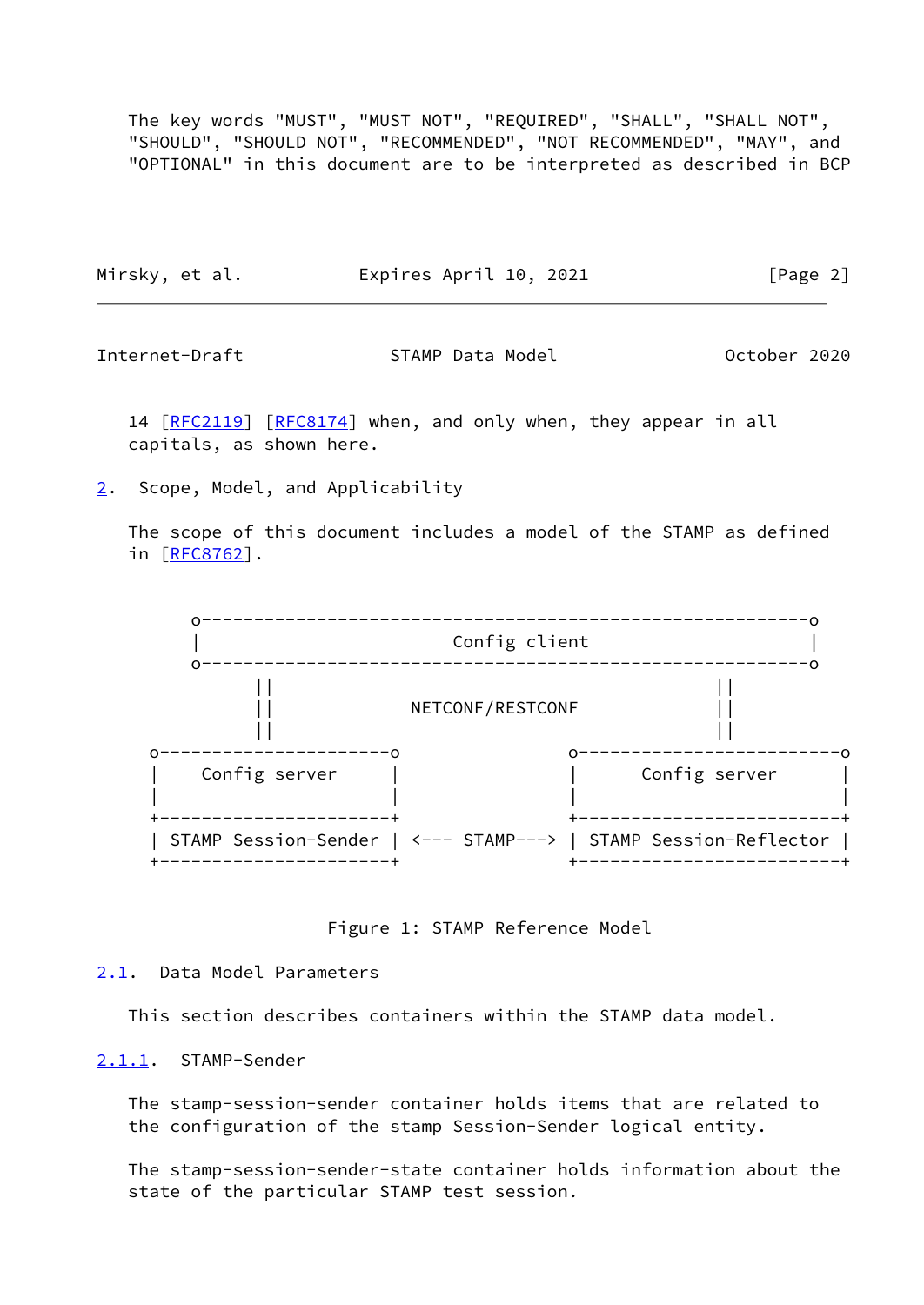RPCs stamp-sender-start and stamp-sender-stop respectively start and stop the referenced session by the session-id of the STAMP.

<span id="page-3-3"></span>[2.1.1.1](#page-3-3). Controls for Test Session and Performance Metric Calculation

 The data model supports several scenarios for a STAMP Session-Sender to execute test sessions and calculate performance metrics:

 The test mode in which the test packets are sent unbound in time as defined by the parameter 'interval' in the stamp-session-sender container frequency is referred to as continuous mode.

| Mirsky, et al. | Expires April 10, 2021 | [Page 3] |
|----------------|------------------------|----------|
|----------------|------------------------|----------|

<span id="page-3-1"></span>Internet-Draft STAMP Data Model Corporation Corporation 2020

 Performance metrics in the continuous mode are calculated at a period defined by the parameter 'measurement-interval'.

 The test mode that has a specific number of the test packets configured for the test session in the 'number-of-packets' parameter is referred to as a periodic mode. The STAMP-Sender MAY repeat the test session with the same parameters. The 'repeat' parameter defines the number of tests and the 'repeat-interval' the interval between the consecutive tests. The performance metrics are calculated after each test session when the interval defined by the 'session-timeout' expires.

#### <span id="page-3-0"></span>[2.1.2](#page-3-0). STAMP-Reflector

 The stamp-session-reflector container holds items that are related to the configuration of the STAMP Session-Reflector logical entity.

 The stamp-session-refl-state container holds Session-Reflector state data for the particular STAMP test session.

<span id="page-3-2"></span>[3](#page-3-2). Data Model

 Creating STAMP data model presents a number of challenges and among them is the identification of a test-session at Session-Reflector. A Session-Reflector MAY require only as little as its IP and UDP port number in received STAMP-Test packet to spawn new test session. More so, to test processing of Class-of-Service along the same route in Equal Cost Multi-Path environment Session-Sender may perform STAMP test sessions concurrently using the same source IP address, source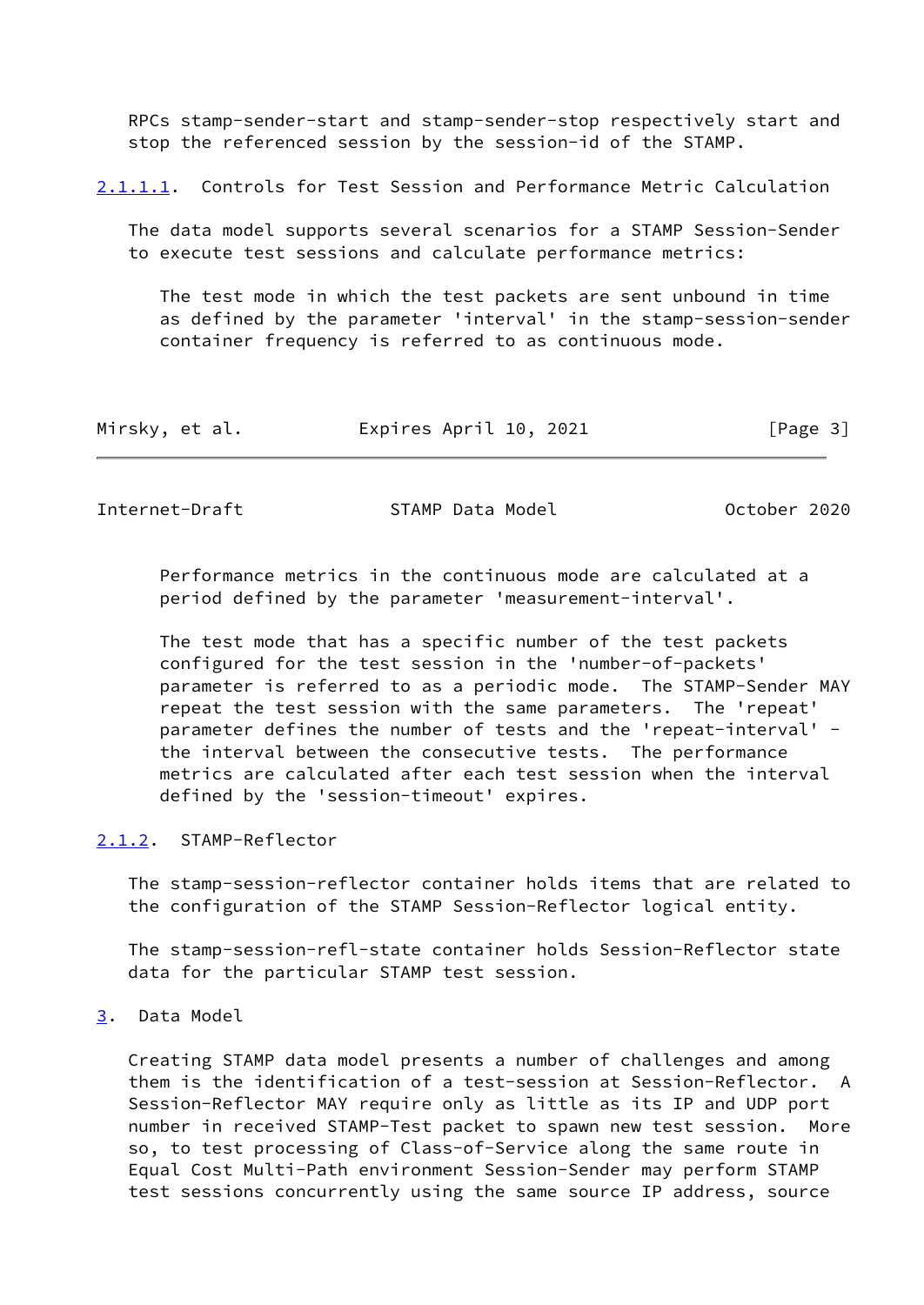UDP port number, destination IP address, and destination UDP port number. Thus the only parameter that can be used to differentiate these test sessions would be DSCP value. The DSCP field may get re- marked along the path, and without the use of [[RFC7750](https://datatracker.ietf.org/doc/pdf/rfc7750)] that will go undetected, but by using five-tuple instead of four-tuple as a key, we can ensure that STAMP test packets that are considered as different test sessions follow the same path even in ECMP environments.

## <span id="page-4-0"></span>[3.1](#page-4-0). Tree Diagrams

 This section presents a simplified graphical representation of the STAMP data model using a YANG tree diagram [[RFC8340\]](https://datatracker.ietf.org/doc/pdf/rfc8340).

| Mirsky, et al.                    | Expires April 10, 2021                                                                                                                                                                                                                                                                                                                                                                                                                                                                                                                                                                  | [Page 4]                                                                                                                                                                                                                       |
|-----------------------------------|-----------------------------------------------------------------------------------------------------------------------------------------------------------------------------------------------------------------------------------------------------------------------------------------------------------------------------------------------------------------------------------------------------------------------------------------------------------------------------------------------------------------------------------------------------------------------------------------|--------------------------------------------------------------------------------------------------------------------------------------------------------------------------------------------------------------------------------|
| Internet-Draft                    | STAMP Data Model                                                                                                                                                                                                                                                                                                                                                                                                                                                                                                                                                                        | October 2020                                                                                                                                                                                                                   |
| module: ietf-stamp<br>+--rw stamp | +--rw stamp-session-sender {session-sender}?<br>+--rw sender-enable?<br>boolean<br>+--rw test-session* [session-id]<br>+--rw session-id<br>+--rw test-session-enable?<br>+--rw number-of-packets?<br>+--rw packet-padding-size?<br>+--rw interval?<br>+--rw session-timeout?<br>+--rw measurement-interval?<br>+--rw repeat?<br>+--rw repeat-interval?<br>+--rw dscp-value?<br>+--rw test-session-reflector-mode?<br>+--rw sender-ip<br>+--rw sender-udp-port<br>+--rw reflector-ip<br>+--rw reflector-udp-port?<br>+--rw sender-timestamp-format?<br>+--rw security! {stamp-security}? | uint32<br>boolean<br>union<br>uint32<br>uint32<br>uint32<br>uint32<br>union<br>uint32<br>inet:dscp<br>session-reflector-mode<br>inet:ip-address<br>inet:port-number<br>inet:ip-address<br>inet:port-number<br>timestamp-format |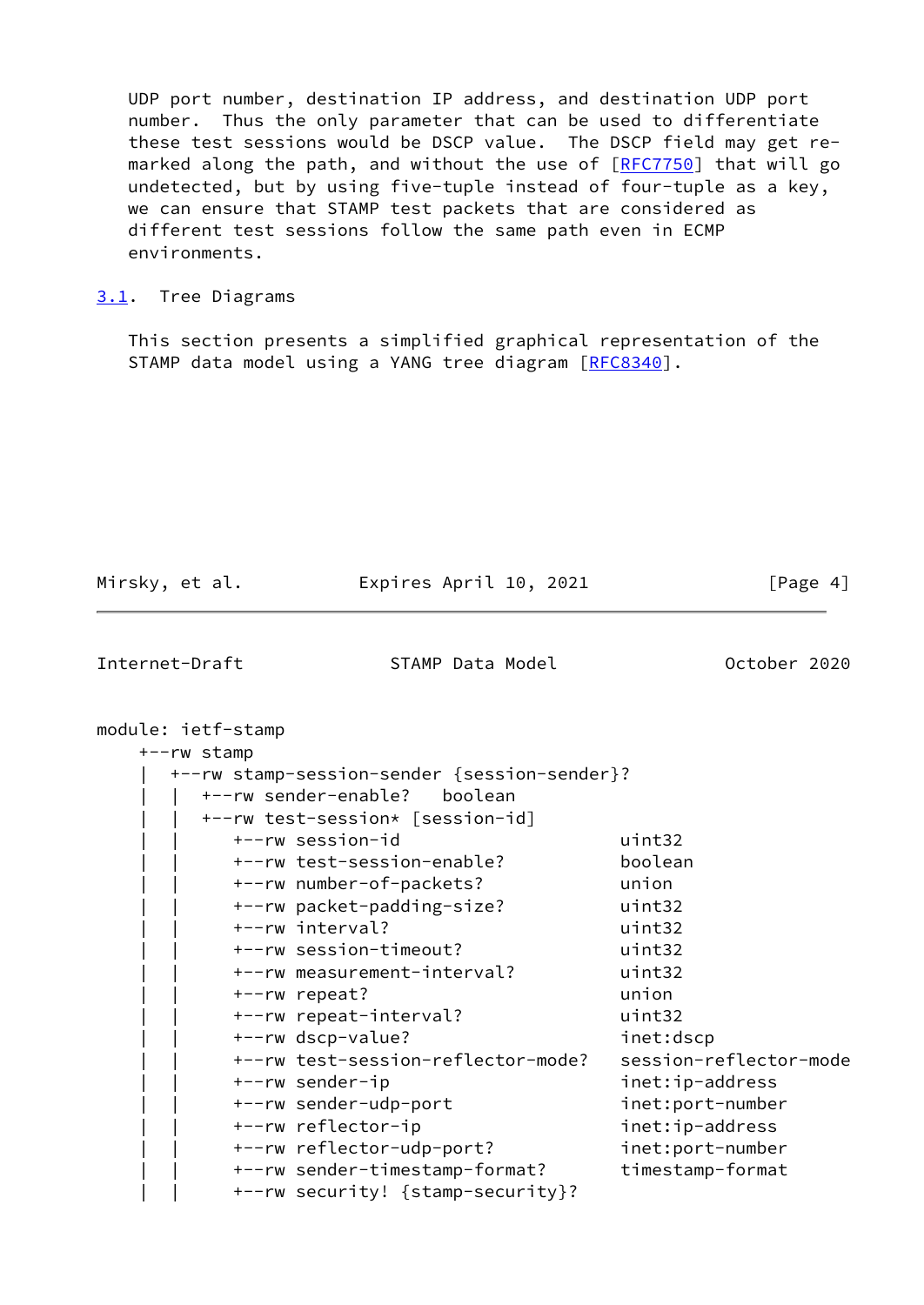

Figure 2: STAMP Configuration Tree Diagram

 module: ietf-stamp +--ro stamp-state

| Mirsky, et al. | Expires April 10, 2021                                                                                                                                                             | [Page 5]                                                                       |
|----------------|------------------------------------------------------------------------------------------------------------------------------------------------------------------------------------|--------------------------------------------------------------------------------|
| Internet-Draft | STAMP Data Model                                                                                                                                                                   | October 2020                                                                   |
|                | +--ro stamp-session-sender-state {session-sender}?<br>+--ro test-session-state* [session-id]<br>+--ro session-id<br>uint32<br>+--ro sender-session-state? enumeration              |                                                                                |
|                | +--ro current-stats<br>+--ro start-time<br>+--ro packet-padding-size?<br>+--ro interval?<br>+--ro duplicate-packets?<br>+--ro reordered-packets?<br>+--ro sender-timestamp-format? | yang:date-and-time<br>uint32<br>uint32<br>uint32<br>uint32<br>timestamp-format |

 | | +--ro reflector-timestamp-format? timestamp-format | | +--ro dscp? inet:dscp +--ro two-way-delay | +--ro delay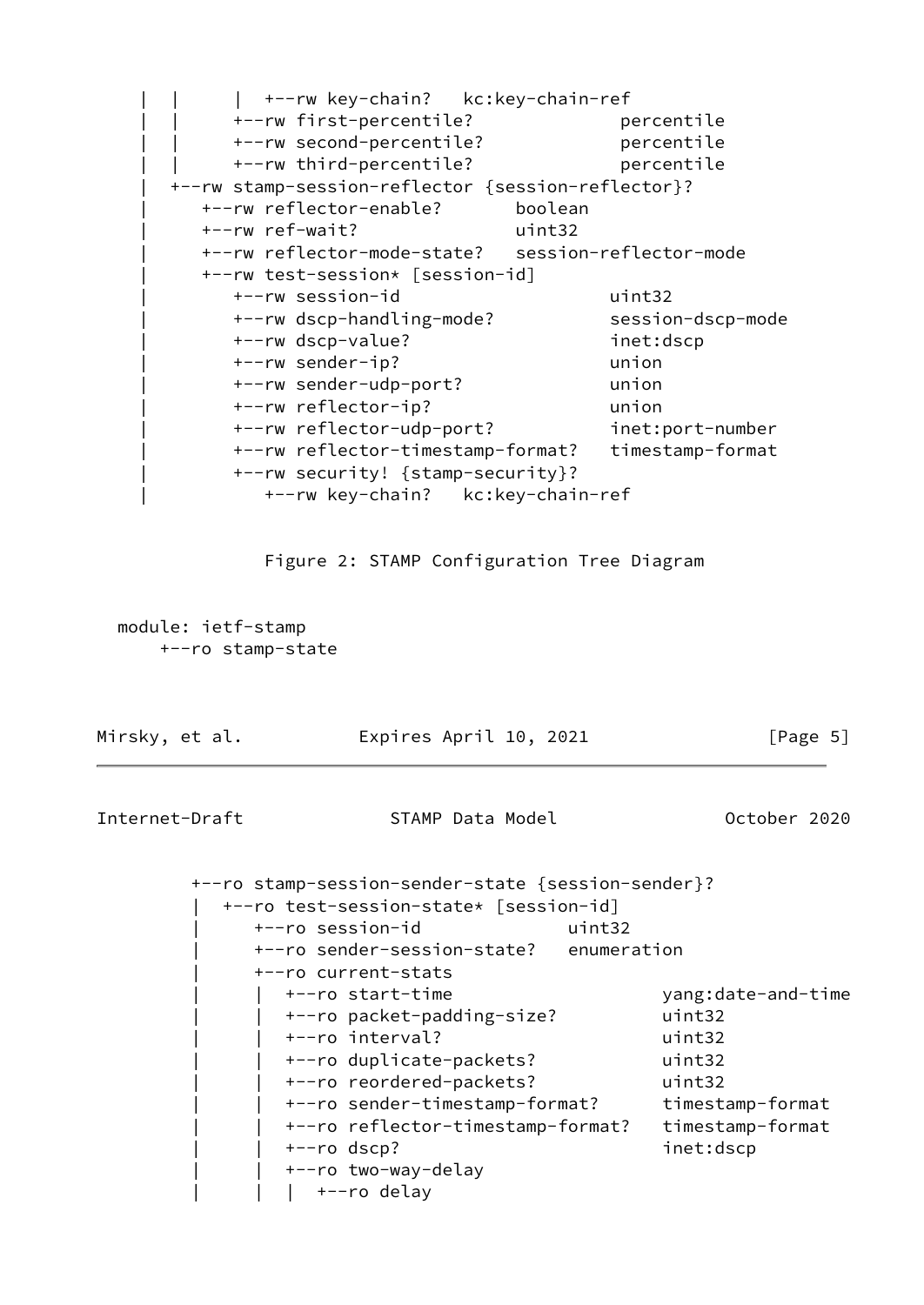+--ro min? yang: gauge64 | | | | +--ro max? yang:gauge64 +--ro avg? yang:gauge64 | | | +--ro delay-variation | | | +--ro min? yang:gauge32 | | | +--ro max? yang:gauge32 | | | +--ro avg? yang:gauge32 | | +--ro one-way-delay-far-end | | | +--ro delay | | | | +--ro min? yang:gauge64 | | | | +--ro max? yang:gauge64 | | | | +--ro avg? yang:gauge64 | | | +--ro delay-variation | | | +--ro min? yang:gauge32 | | | +--ro max? yang:gauge32 | | | +--ro avg? yang:gauge32 --ro one-way-delay-near-end | | | +--ro delay | | | | +--ro min? yang:gauge64 | | | | +--ro max? yang:gauge64 | | | | +--ro avg? yang:gauge64 | | | +--ro delay-variation | | | +--ro min? yang:gauge32 | | | +--ro max? yang:gauge32 | | | +--ro avg? yang:gauge32 | | +--ro low-percentile | | | +--ro delay-percentile | | | | +--ro rtt-delay? yang:gauge64 | | | | +--ro near-end-delay? yang:gauge64 | +--ro far-end-delay? yang:gauge64 | | | +--ro delay-variation-percentile | | | +--ro rtt-delay-variation? yang:gauge32 | | | +--ro near-end-delay-variation? yang:gauge32

Mirsky, et al. Expires April 10, 2021 [Page 6]

Internet-Draft STAMP Data Model October 2020

 | | | +--ro far-end-delay-variation? yang:gauge32 | | +--ro mid-percentile | | | +--ro delay-percentile | | | | +--ro rtt-delay? yang:gauge64 | +--ro near-end-delay? yang:gauge64 | | | | +--ro far-end-delay? yang:gauge64 | | | +--ro delay-variation-percentile | | | +--ro rtt-delay-variation? yang:gauge32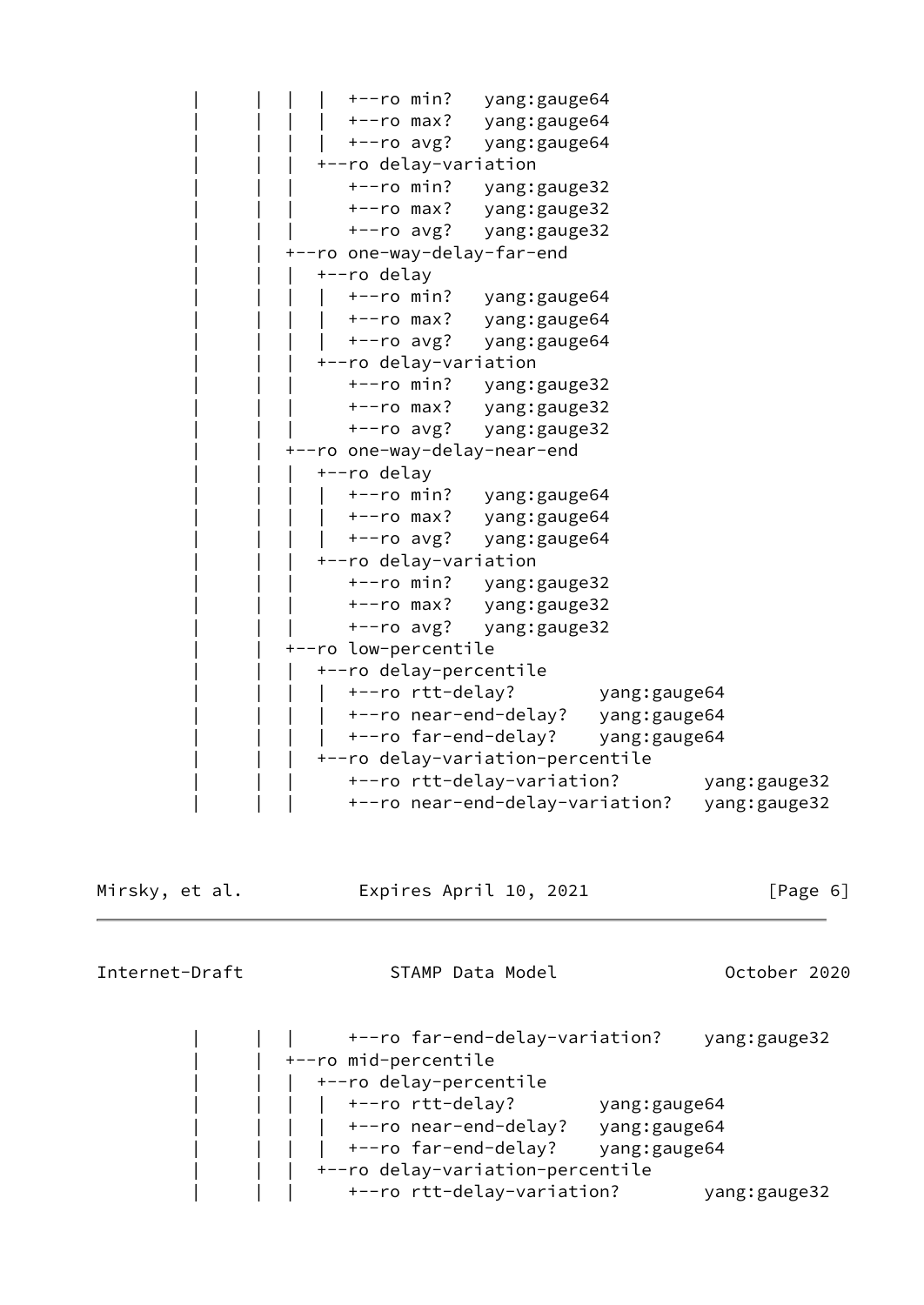| +--ro near-end-delay-variation?<br>+--ro far-end-delay-variation?<br>+--ro high-percentile<br>+--ro delay-percentile |              | yang: gauge32<br>yang: gauge32 |
|----------------------------------------------------------------------------------------------------------------------|--------------|--------------------------------|
| +--ro rtt-delay?<br>+--ro near-end-delay? yang: gauge64<br>+--ro far-end-delay?                                      | yang:gauge64 | yang: gauge64                  |
| +--ro delay-variation-percentile                                                                                     |              |                                |
| +--ro rtt-delay-variation?                                                                                           |              | yang: gauge32                  |
| +--ro near-end-delay-variation?                                                                                      |              | yang: gauge32                  |
| +--ro far-end-delay-variation?                                                                                       |              | yang: gauge32                  |
| +--ro two-way-loss                                                                                                   |              |                                |
| +--ro loss-count?                                                                                                    | int32        |                                |
| +--ro loss-ratio?                                                                                                    | percentage   |                                |
| +--ro loss-burst-max?                                                                                                | int32        |                                |
| +--ro loss-burst-min?                                                                                                | int32        |                                |
| +--ro loss-burst-count?                                                                                              | int32        |                                |
| +--ro one-way-loss-far-end                                                                                           |              |                                |
| +--ro loss-count?                                                                                                    | int32        |                                |
| +--ro loss-ratio?                                                                                                    | percentage   |                                |
| +--ro loss-burst-max?                                                                                                | int32        |                                |
| +--ro loss-burst-min?                                                                                                | int32        |                                |
| +--ro loss-burst-count?                                                                                              | int32        |                                |
| +--ro one-way-loss-near-end                                                                                          |              |                                |
| +--ro loss-count?                                                                                                    | int32        |                                |
| +--ro loss-ratio?                                                                                                    | percentage   |                                |
| +--ro loss-burst-max?                                                                                                | int32        |                                |
| +--ro loss-burst-min?                                                                                                | int32        |                                |
| +--ro loss-burst-count?                                                                                              | int32        |                                |
| +--ro sender-ip                                                                                                      |              | inet:ip-address                |
| +--ro sender-udp-port                                                                                                |              | inet:port-number               |
| +--ro reflector-ip                                                                                                   |              | inet:ip-address                |
| +--ro reflector-udp-port?                                                                                            |              | inet:port-number               |
| +--ro sent-packets?                                                                                                  |              | uint32                         |
| +--ro rcv-packets?                                                                                                   |              | uint32                         |
| +--ro sent-packets-error?                                                                                            |              | uint32                         |
| +--ro rcv-packets-error?                                                                                             |              | uint32                         |
| +--ro last-sent-seq?                                                                                                 |              | uint32                         |
| +--ro last-rcv-seq?                                                                                                  |              | uint32                         |
| +--ro history-stats* [session-id]                                                                                    |              |                                |

| Mirsky, et al. | Expires April 10, 2021 | [Page 7]     |
|----------------|------------------------|--------------|
| Internet-Draft | STAMP Data Model       | October 2020 |

| +--ro session-id uint32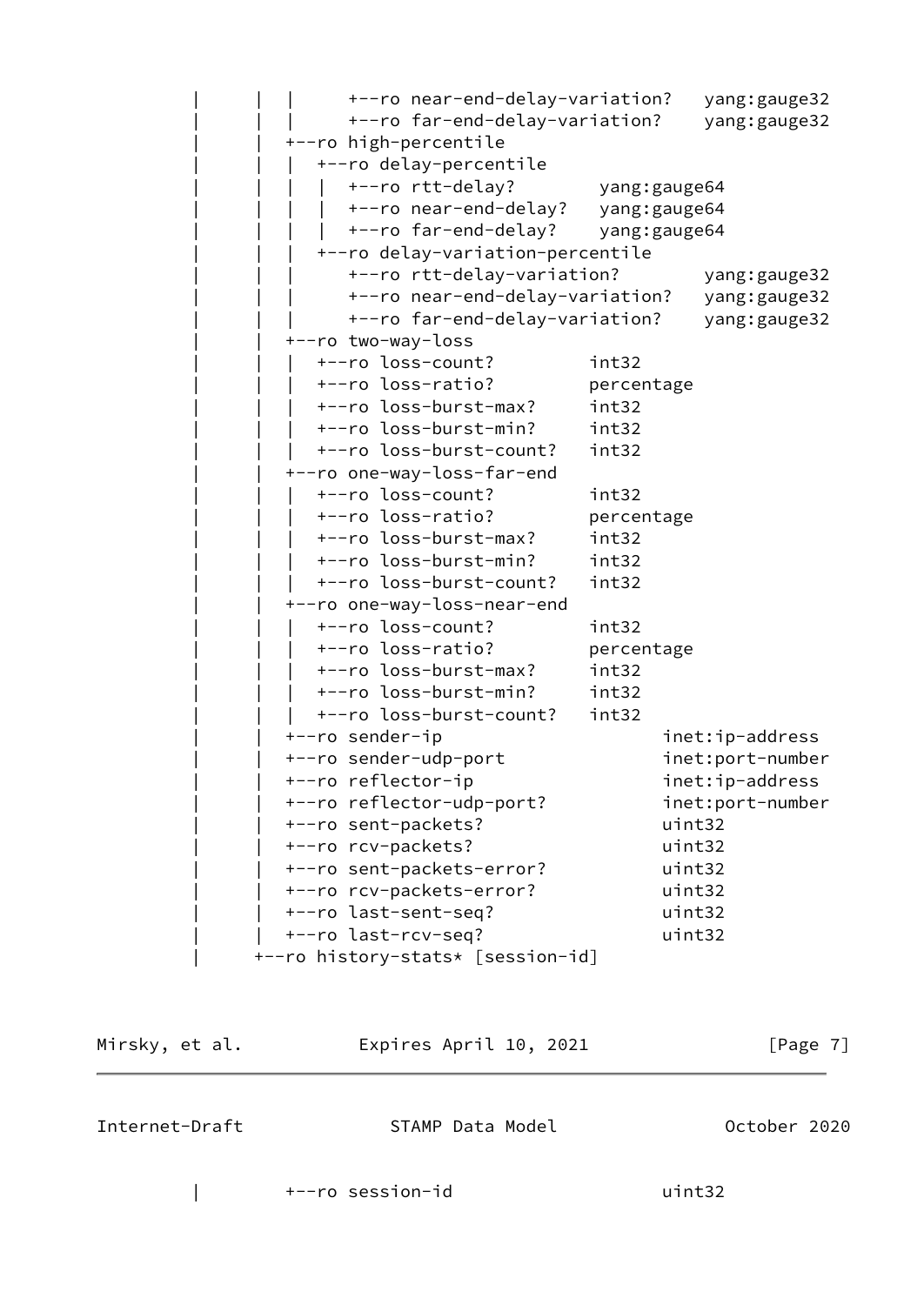```
 | +--ro end-time yang:date-and-time
                  | +--ro packet-padding-size? uint32
                 | +--ro interval? uint32
                 | +--ro duplicate-packets? uint32
                 | +--ro reordered-packets? uint32
                +--ro sender-timestamp-format? timestamp-format
                  | +--ro reflector-timestamp-format? timestamp-format
                 | +--ro dscp? inet:dscp
                  | +--ro two-way-delay
                   +--ro delay
                       | | | +--ro min? yang:gauge64
                      | | | +--ro max? yang:gauge64
                      | | | +--ro avg? yang:gauge64
                    | | +--ro delay-variation
 | | +--ro min? yang:gauge32
 | | +--ro max? yang:gauge32
                       | | +--ro avg? yang:gauge32
                  | +--ro one-way-delay-far-end
                    | | +--ro delay
                    | +--ro min? yang:gauge64
                       | | | +--ro max? yang:gauge64
                   \frac{1}{2} +--ro avg? yang:gauge64
                    | | +--ro delay-variation
                       | | +--ro min? yang:gauge32
                       | | +--ro max? yang:gauge32
                       | | +--ro avg? yang:gauge32
                  | +--ro one-way-delay-near-end
                   +--ro delay
                      | | | +--ro min? yang:gauge64
 | | | +--ro max? yang:gauge64
 | | | +--ro avg? yang:gauge64
                    | | +--ro delay-variation
                       | | +--ro min? yang:gauge32
                       | | +--ro max? yang:gauge32
                       | | +--ro avg? yang:gauge32
                  | +--ro low-percentile
                    | | +--ro delay-percentile
                    | +--ro rtt-delay?
                   | +--ro near-end-delay? yang:gauge64
                       | | | +--ro far-end-delay? yang:gauge64
                    | | +--ro delay-variation-percentile
                       | | +--ro rtt-delay-variation? yang:gauge32
                       | | +--ro near-end-delay-variation? yang:gauge32
                       | | +--ro far-end-delay-variation? yang:gauge32
                  | +--ro mid-percentile
                    | | +--ro delay-percentile
                    | +--ro rtt-delay? yang:gauge64
```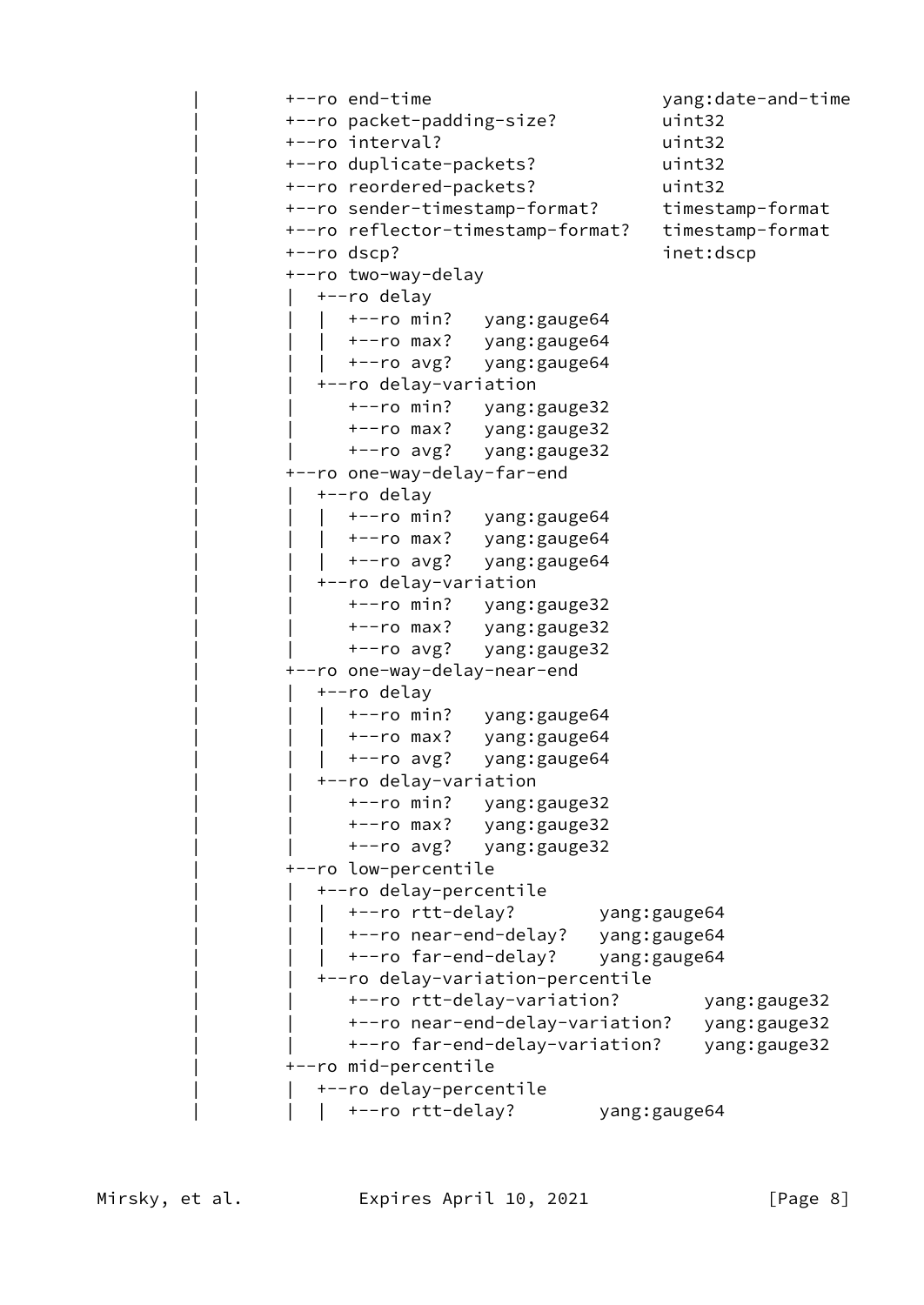| | | +--ro near-end-delay? yang:gauge64 | | | +--ro far-end-delay? yang:gauge64 | | +--ro delay-variation-percentile | | +--ro rtt-delay-variation? yang:gauge32 | | +--ro near-end-delay-variation? yang:gauge32 | | +--ro far-end-delay-variation? yang:gauge32 | +--ro high-percentile | | +--ro delay-percentile | | | +--ro rtt-delay? yang:gauge64 | | | +--ro near-end-delay? yang:gauge64 | | | +--ro far-end-delay? yang:gauge64 | | +--ro delay-variation-percentile | | +--ro rtt-delay-variation? yang:gauge32 | | +--ro near-end-delay-variation? yang:gauge32 | | +--ro far-end-delay-variation? yang:gauge32 | +--ro two-way-loss | | +--ro loss-count? int32 | | +--ro loss-ratio? percentage | | +--ro loss-burst-max? int32 | | +--ro loss-burst-min? int32 | | +--ro loss-burst-count? int32 | +--ro one-way-loss-far-end | | +--ro loss-count? int32 | | +--ro loss-ratio? percentage | | +--ro loss-burst-max? int32 | | +--ro loss-burst-min? int32 | | +--ro loss-burst-count? int32 | +--ro one-way-loss-near-end | | +--ro loss-count? int32 | | +--ro loss-ratio? percentage | | +--ro loss-burst-max? int32 | | +--ro loss-burst-min? int32 | | +--ro loss-burst-count? int32 +--ro sender-ip inet:ip-address | +--ro sender-udp-port inet:port-number +--ro reflector-ip inet:ip-address | +--ro reflector-udp-port? inet:port-number | +--ro sent-packets? uint32 | +--ro rcv-packets? uint32 | +--ro sent-packets-error? uint32 | +--ro rcv-packets-error? uint32 | +--ro last-sent-seq? uint32 | +--ro last-rcv-seq? uint32 +--ro stamp-session-refl-state {session-reflector}? +--ro reflector-light-admin-status? boolean +--ro test-session-state\* [session-id]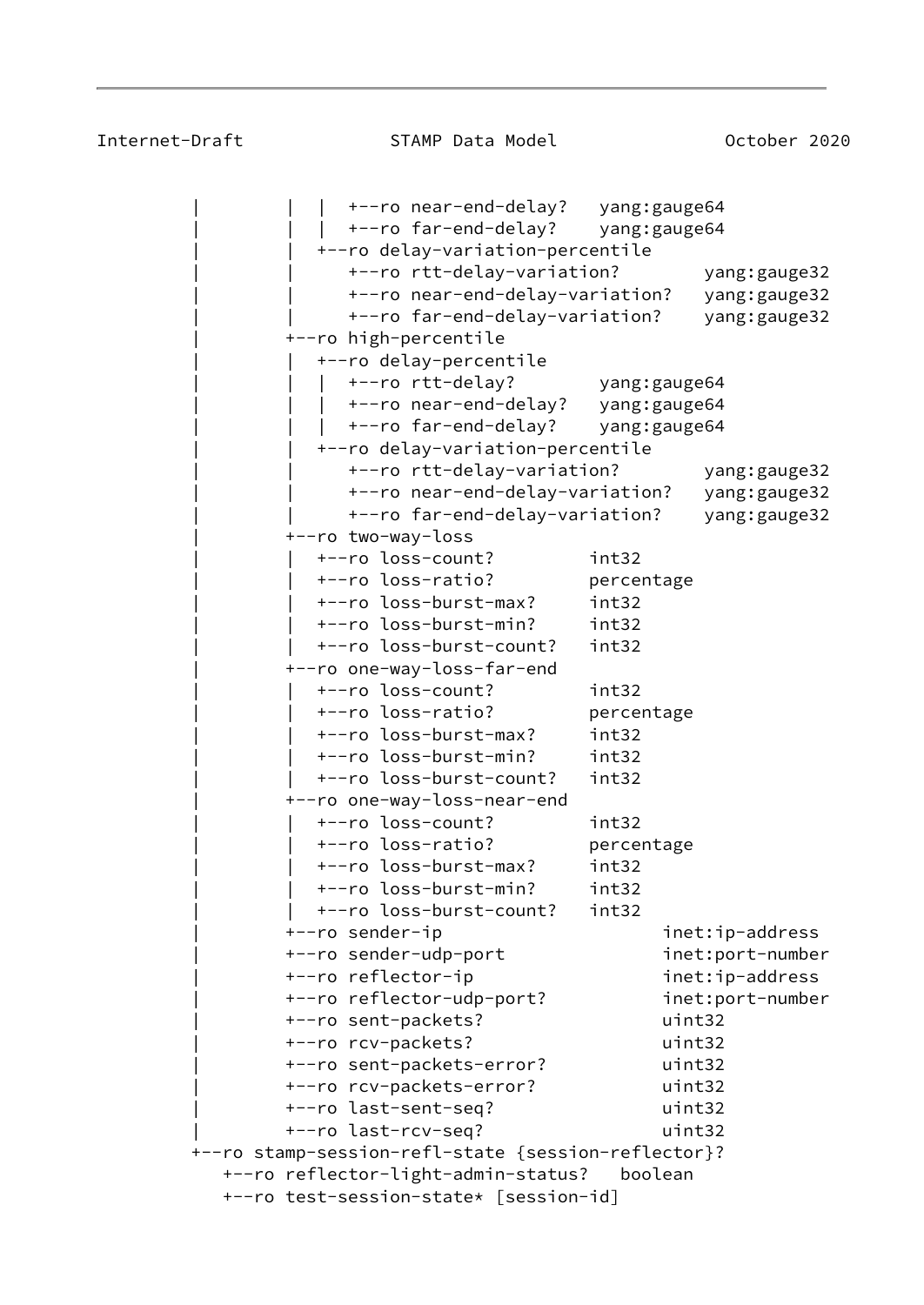| +--ro session-id |                                                    | uint32 |
|------------------|----------------------------------------------------|--------|
|                  | +--ro reflector-timestamp-format? timestamp-format |        |

| Mirsky, et al. | Expires April 10, 2021 | [Page 9] |
|----------------|------------------------|----------|
|                |                        |          |

<span id="page-10-1"></span>Internet-Draft STAMP Data Model 6 October 2020

| +--ro sender-ip           | inet:ip-address  |
|---------------------------|------------------|
| +--ro sender-udp-port     | inet:port-number |
| +--ro reflector-ip        | inet:ip-address  |
| +--ro reflector-udp-port? | inet:port-number |
| +--ro sent-packets?       | uint32           |
| +--ro rcv-packets?        | uint32           |
| +--ro sent-packets-error? | uint32           |
| +--ro rcv-packets-error?  | uint32           |
| +--ro last-sent-seq?      | uint32           |
| +--ro last-rcv-seq?       | uint32           |
|                           |                  |

Figure 3: STAMP State Tree Diagram

```
 rpcs:
  +---x stamp-sender-start
  | +---w input
   | +---w session-id uint32
  +---x stamp-sender-stop
     +---w input
        +---w session-id uint32
```
Figure 4: STAMP RPC Tree Diagram

<span id="page-10-0"></span>[3.2](#page-10-0). YANG Module

 <CODE BEGINS> file "ietf-stamp@2020-10-07.yang" module ietf-stamp { yang-version 1.1; namespace "urn:ietf:params:xml:ns:yang:ietf-stamp"; //namespace need to be assigned by IANA prefix "ietf-stamp"; import ietf-inet-types { prefix inet; reference "[RFC 6991:](https://datatracker.ietf.org/doc/pdf/rfc6991) Common YANG Types."; }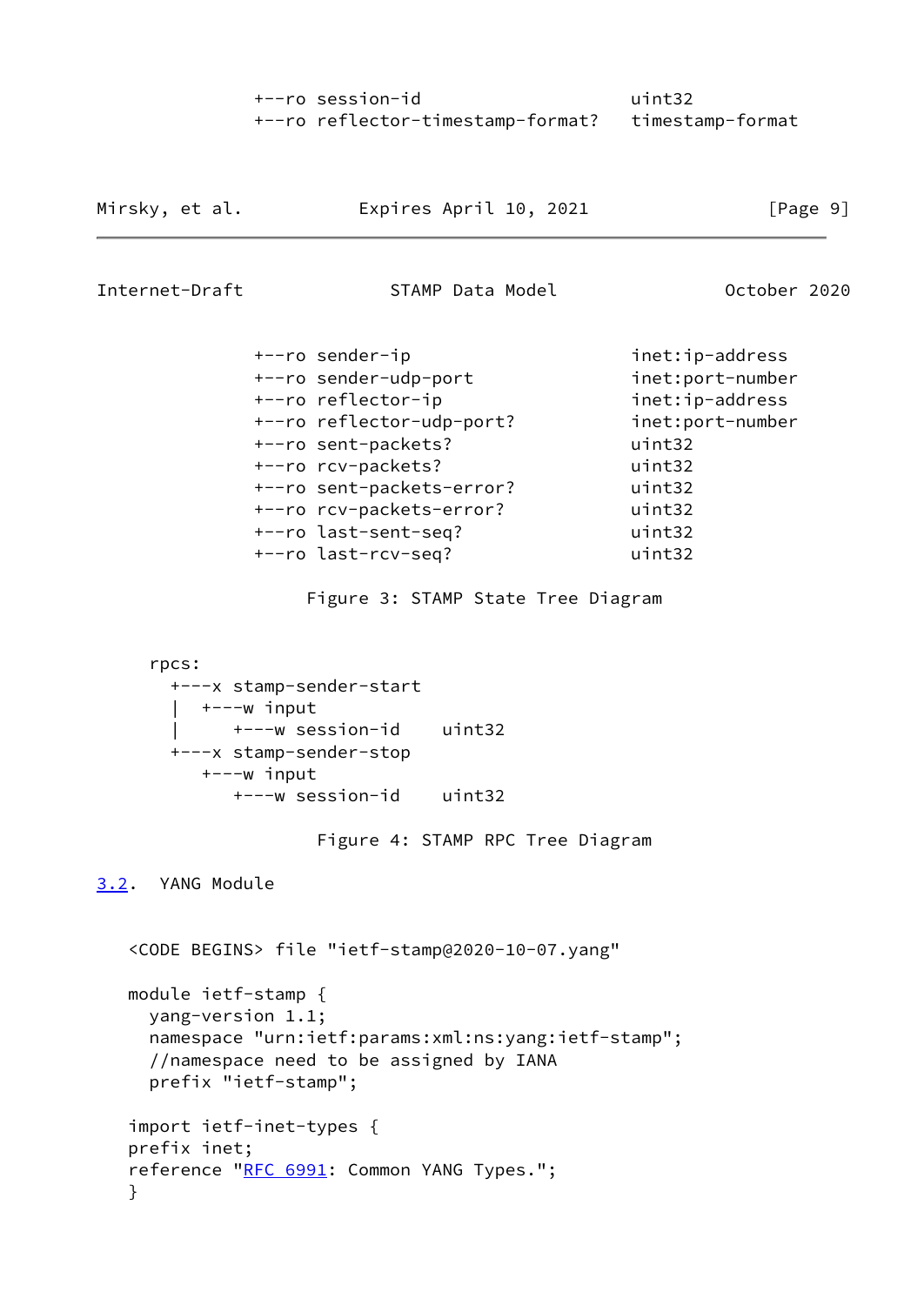```
 import ietf-yang-types {
        prefix yang;
  RFC 6991: Common YANG Types.";
 }
   import ietf-key-chain {
   prefix kc;
  RFC 8177: YANG Data Model for Key Chains.":
   }
```
Mirsky, et al. Expires April 10, 2021 [Page 10]

```
 organization
   "IETF IPPM (IP Performance Metrics) Working Group";
 contact
   "WG Web: http://tools.ietf.org/wg/ippm/
  WG List: ippm@ietf.org
   Editor: Greg Mirsky
         gregimirsky@gmail.com
    Editor: Xiao Min
         xiao.min2@zte.com.cn
    Editor: Wei S Luo
         wei.s.luo@ericsson.com";
 description
   "This YANG module specifies a vendor-independent model
    for the Simple Two-way Active Measurement Protocol (STAMP).
    The data model covers two STAMP logical entities -
    Session-Sender and Session-Reflector; characteristics
    of the STAMP test session, as well as measured and
    calculated performance metrics.
       Copyright (c) 2020 IETF Trust and the persons identified as
       the document authors. All rights reserved.
       Redistribution and use in source and binary forms, with or
      without modification, is permitted pursuant to, and subject
       to the license terms contained in, the Simplified BSD
       Section 4.c of the IETF Trust's Legal
       Provisions Relating to IETF Documents
       (http://trustee.ietf.org/license-info).
```
Internet-Draft STAMP Data Model October 2020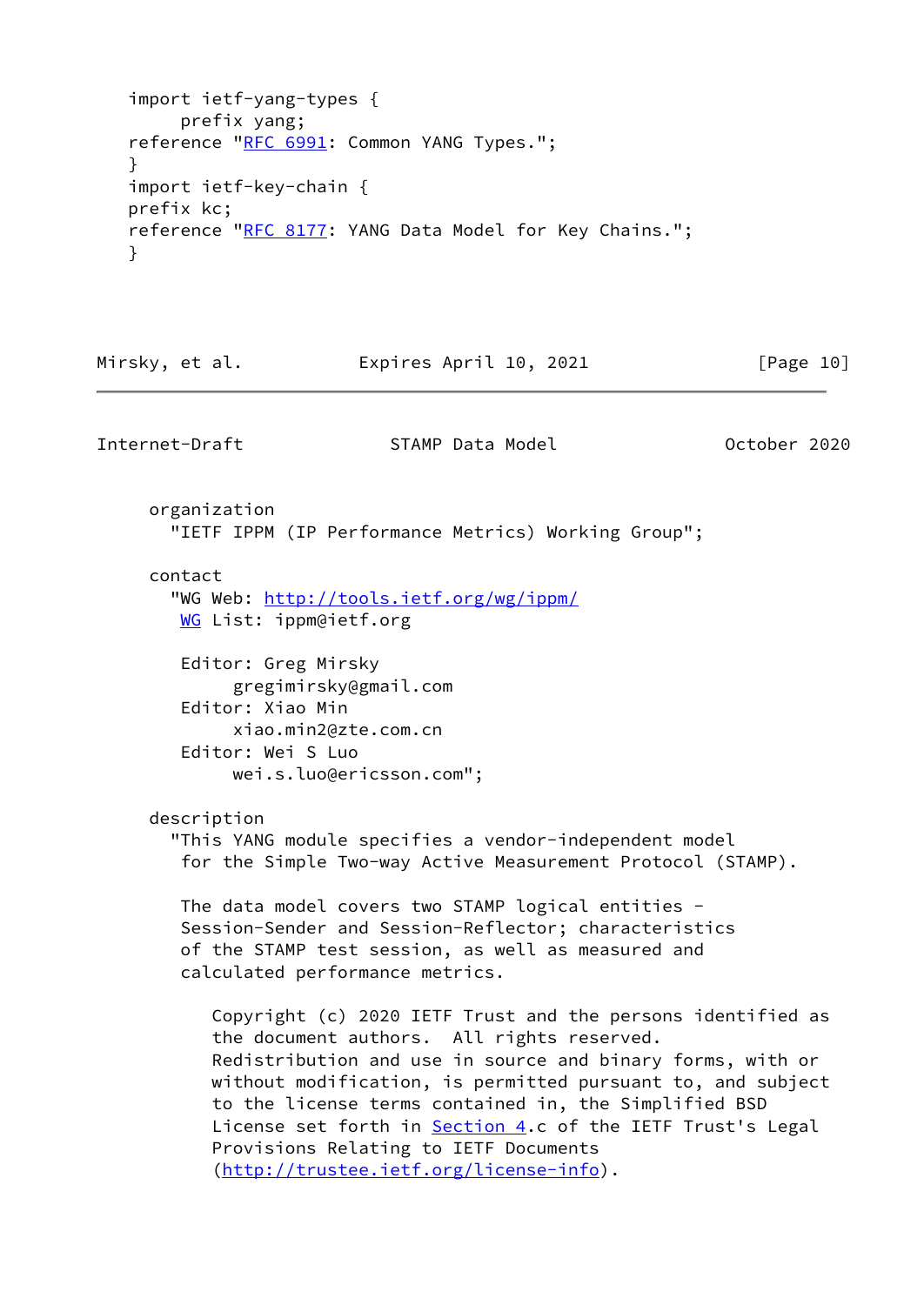```
 This version of this YANG module is part of RFC XXXX; see
            the RFC itself for full legal notices.";
      revision "2020-10-07" {
        description
          "Initial Revision. Base STAMP specification is covered";
        reference
          "RFC XXXX: STAMP YANG Data Model.";
      }
    /*
     * Typedefs
     */
    typedef session-reflector-mode {
      type enumeration {
        enum stateful {
Mirsky, et al.             Expires April 10, 2021               [Page 11]
Internet-Draft STAMP Data Model October 2020
          description
            "When the Session-Reflector is stateful,
            i.e. is aware of STAMP-Test session state.";
 }
          enum stateless {
            description
              "When the Session-Reflector is stateless,
              i.e. is not aware of the state of
              STAMP-Test session.";
          }
        }
        description "State of the Session-Reflector";
    }
    typedef session-dscp-mode {
      type enumeration {
        enum copy-received-value {
          description
            "Use DSCP value copied from received
            STAMP test packet of the test session.";
        }
        enum use-configured-value {
          description
            "Use DSCP value configured for this
            test session on the Session-Reflector.";
```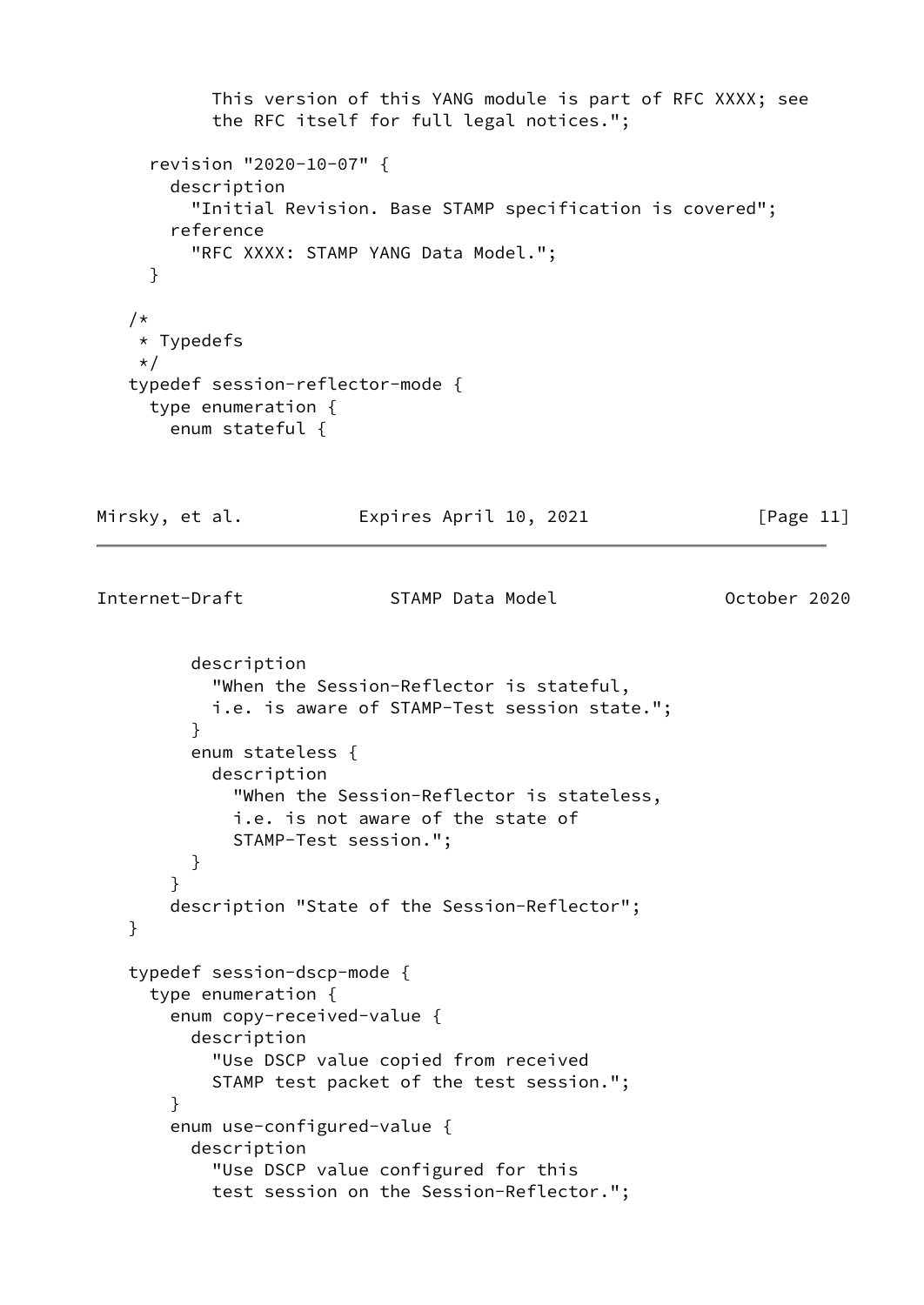```
 }
      }
      description
        "DSCP handling mode by Session-Reflector.";
    }
    typedef timestamp-format {
      type enumeration {
        enum ntp-format {
          description
            "NTP 64 bit format of a timestamp";
        }
        enum ptp-format {
          description
            "PTPv2 truncated format of a timestamp";
        }
      }
      description
        "Timestamp format used by Session-Sender
        or Session-Reflector.";
    }
    typedef percentage {
Mirsky, et al.               Expires April 10, 2021               [Page 12]
Internet-Draft STAMP Data Model October 2020
      type decimal64 {
        fraction-digits 5;
      }
      description "Percentage";
    }
    typedef percentile {
      type decimal64 {
        fraction-digits 5;
      }
      description
        "Percentile is a measure used in statistics
        indicating the value below which a given
        percentage of observations in a group of
        observations fall.";
    }
```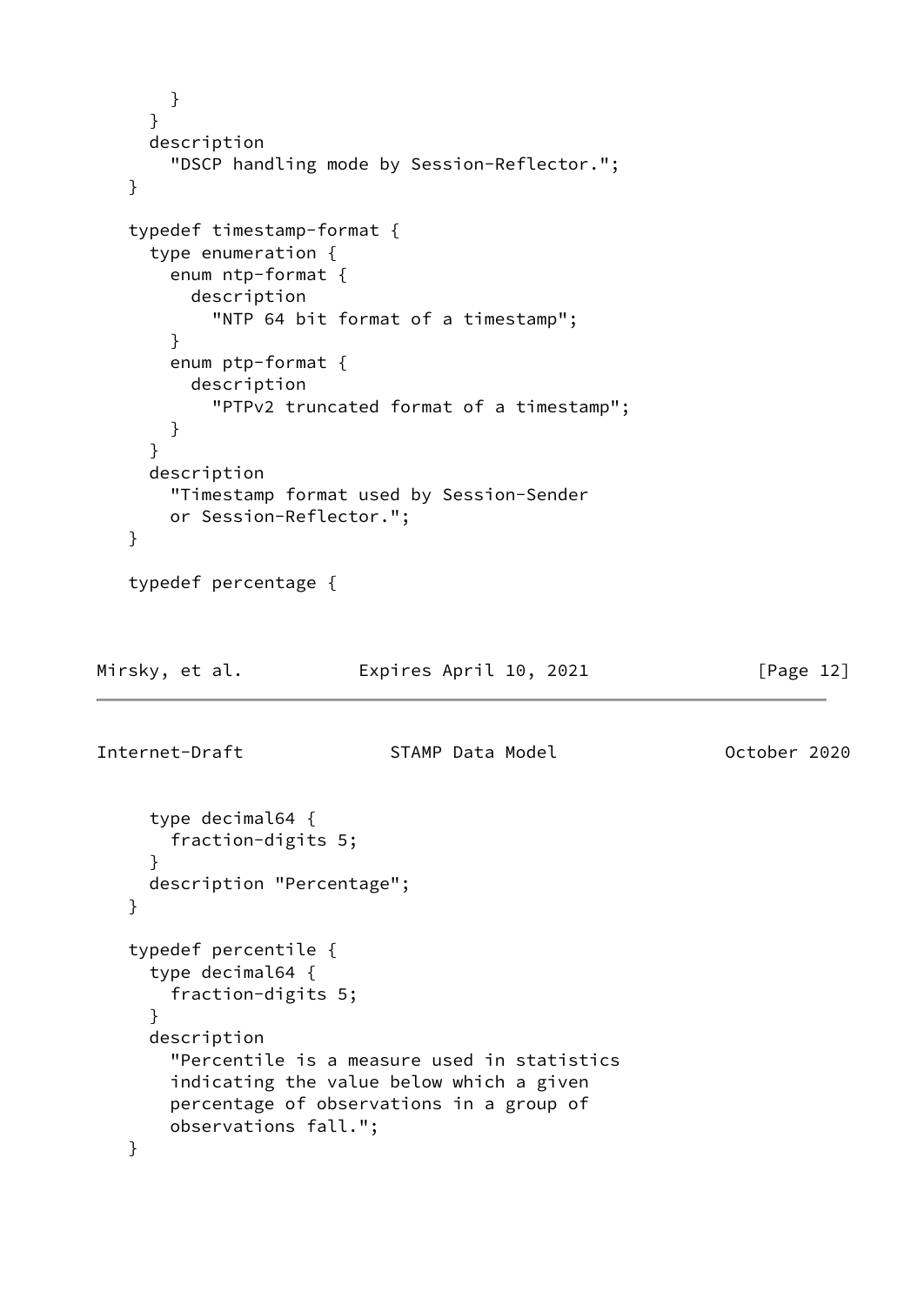```
 /*
     * Feature definitions.
     */
    feature session-sender {
      description
        "This feature relates to the device functions as the
        STAMP Session-Sender";
    }
    feature session-reflector {
      description
        "This feature relates to the device functions as the
        STAMP Session-Reflector";
    }
    feature stamp-security {
      description "Secure STAMP supported";
    }
    /*
     * Reusable node groups
    \star/ grouping maintenance-statistics {
      description "Maintenance statistics grouping";
      leaf sent-packets {
        type uint32;
        description "Packets sent";
      }
      leaf rcv-packets {
Mirsky, et al.               Expires April 10, 2021               [Page 13]
Internet-Draft STAMP Data Model 6 October 2020
        type uint32;
        description "Packets received";
      }
      leaf sent-packets-error {
        type uint32;
        description "Packets sent error";
      }
      leaf rcv-packets-error {
        type uint32;
        description "Packets received error";
      }
```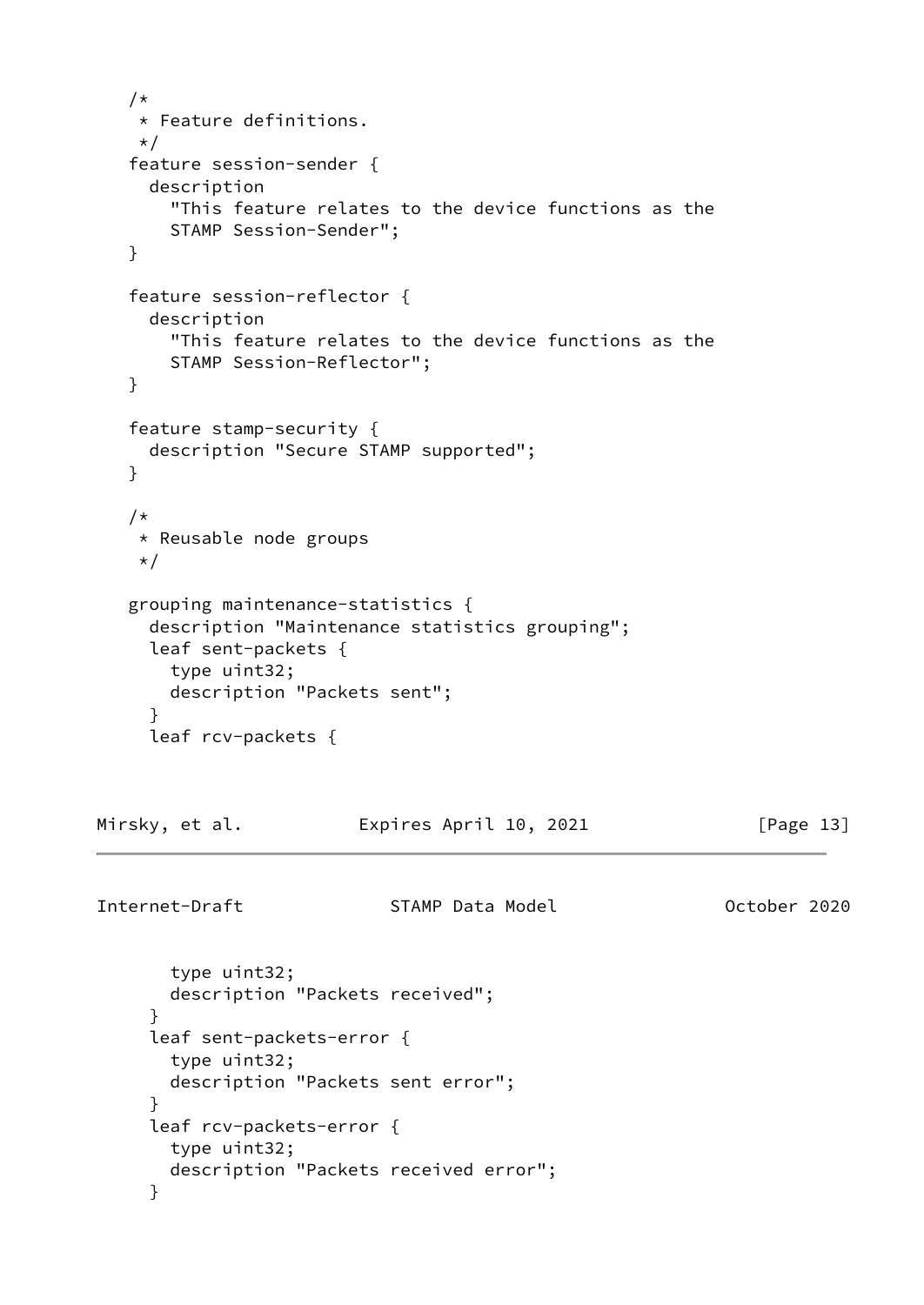```
 leaf last-sent-seq {
        type uint32;
        description "Last sent sequence number";
      }
      leaf last-rcv-seq {
        type uint32;
        description "Last received sequence number";
      }
    }
    grouping test-session-statistics {
      description
        "Performance metrics calculated for
        a STAMP test session.";
      leaf packet-padding-size {
        type uint32;
        description
          "Size of the Packet Padding. Suggested to run
          Path MTU Discovery to avoid packet fragmentation
          in IPv4 and packet blackholing in IPv6";
      }
      leaf interval {
        type uint32;
        units microseconds;
        description
                "Time interval between transmission of two
          consecutive packets in the test session";
        }
        leaf duplicate-packets {
          type uint32;
          description "Duplicate packets";
        }
        leaf reordered-packets {
Mirsky, et al.               Expires April 10, 2021               [Page 14]
Internet-Draft STAMP Data Model 67 October 2020
          type uint32;
          description "Reordered packets";
        }
```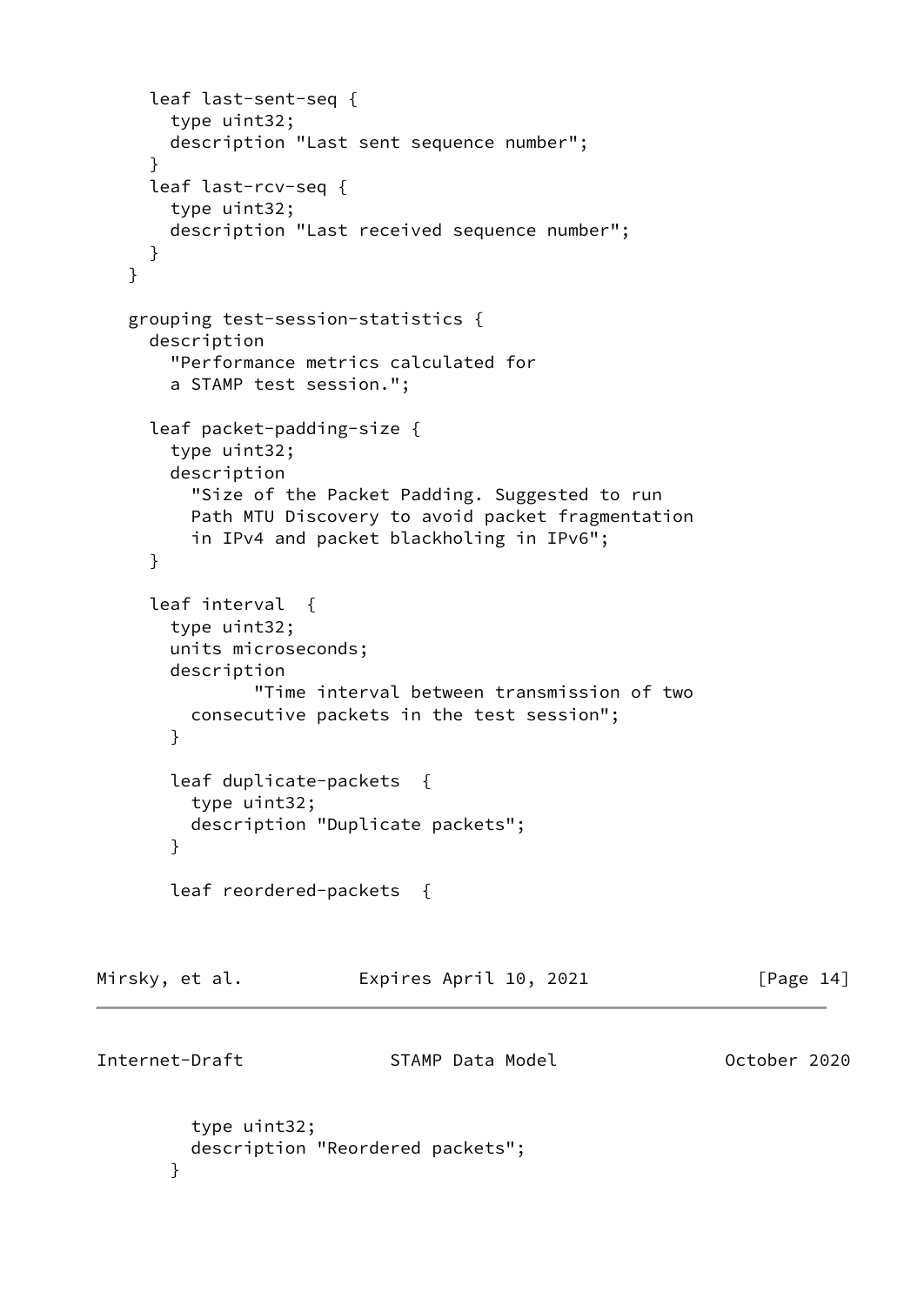```
 leaf sender-timestamp-format {
          type timestamp-format;
          description "Sender Timestamp format";
        }
        leaf reflector-timestamp-format {
          type timestamp-format;
          description "Reflector Timestamp format";
        }
        leaf dscp {
          type inet:dscp;
          description
            "The DSCP value that was placed in the header of
            STAMP UDP test packets by the Session-Sender.";
        }
        container two-way-delay {
          description
            "two way delay result of the test session";
          uses delay-statistics;
        }
        container one-way-delay-far-end {
          description
            "one way delay far-end of the test session";
          uses delay-statistics;
        }
        container one-way-delay-near-end {
          description
            "one way delay near-end of the test session";
          uses delay-statistics;
        }
            container low-percentile {
              when "/stamp/stamp-session-sender/"
                +"test-session[session-id]/"
                             +"first-percentile != '0.00'" {
                    description
                  "Only valid if the
                  the first-percentile is not NULL";
 }
              description
```
Mirsky, et al. **Expires April 10, 2021** [Page 15]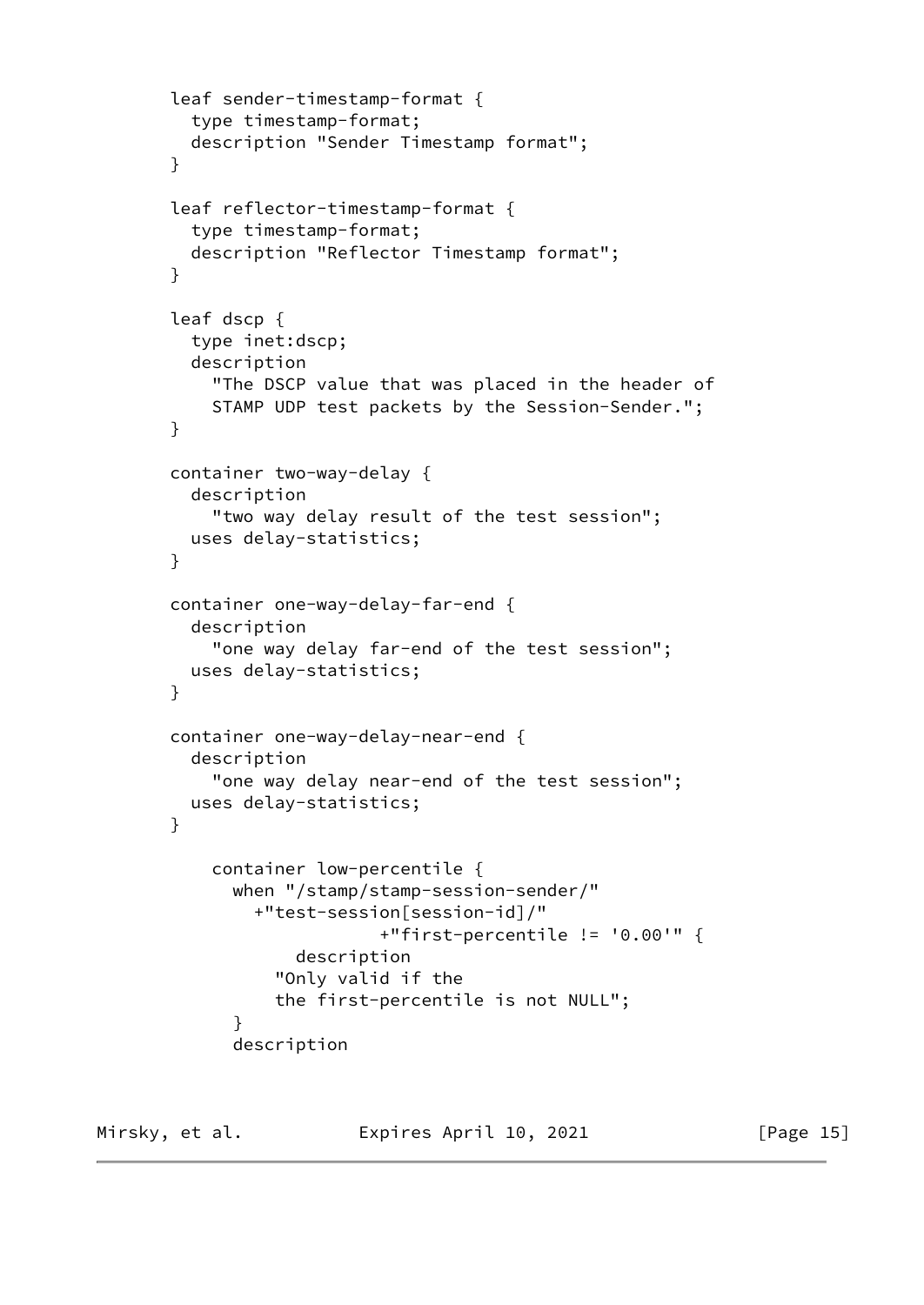```
 "Low percentile report";
             uses time-percentile-report;
 }
                container mid-percentile {
             when "/stamp/stamp-session-sender/"
               +"test-session[session-id]/"
               +"second-percentile != '0.00'" {
               description
                 "Only valid if the
                 the first-percentile is not NULL";
 }
             description
               "Mid percentile report";
             uses time-percentile-report;
 }
           container high-percentile {
             when "/stamp/stamp-session-sender/"
               +"test-session[session-id]/"
               +"third-percentile != '0.00'" {
               description
                 "Only valid if the
                 the first-percentile is not NULL";
 }
             description
               "High percentile report";
             uses time-percentile-report;
 }
           container two-way-loss {
             description
               "two way loss count and ratio result of
               the test session";
             uses packet-loss-statistics;
 }
           container one-way-loss-far-end {
             when "/stamp/stamp-session-sender/"
               +"test-session[session-id]/"
               +"test-session-reflector-mode = 'stateful'" {
               description
                 "One-way statistic is only valid if the
                 session-reflector is in stateful mode.";
 }
             description
               "one way loss count and ratio far-end of
```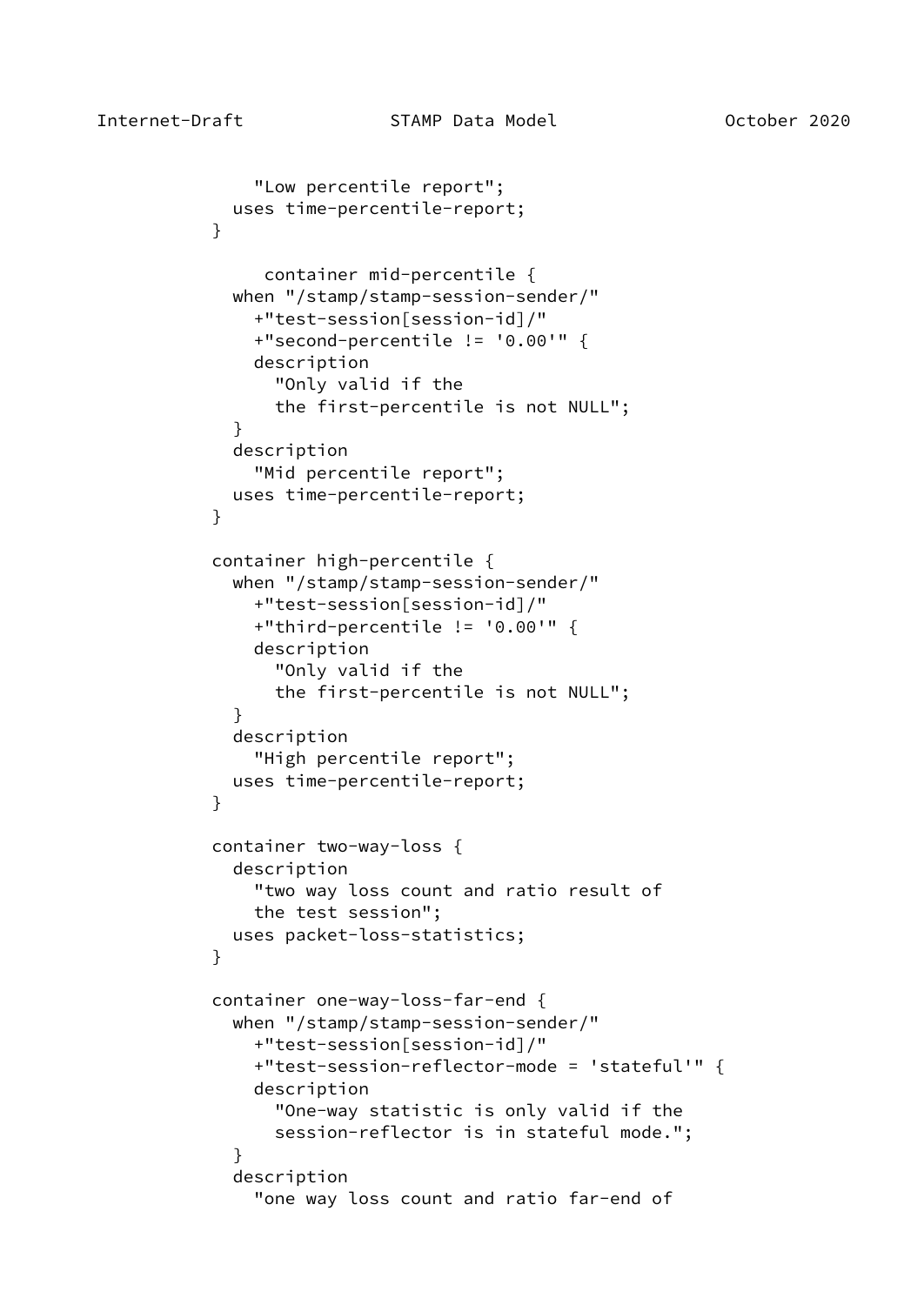```
Mirsky, et al.               Expires April 10, 2021               [Page 16]
Internet-Draft STAMP Data Model October 2020
             uses packet-loss-statistics;
 }
            container one-way-loss-near-end {
             when "/stamp/stamp-session-sender/"
                +"test-session[session-id]/"
                +"test-session-reflector-mode = 'stateful'" {
                description
                  "One-way statistic is only valid if the
                  session-reflector is in stateful mode.";
 }
             description
                "one way loss count and ratio near-end of
                the test session";
             uses packet-loss-statistics;
 }
           uses session-parameters;
            uses maintenance-statistics;
    }
    grouping stamp-session-percentile {
      description "Percentile grouping";
      leaf first-percentile {
        type percentile;
        default 95.00;
        description
          "First percentile to report";
      }
      leaf second-percentile {
        type percentile;
        default 99.00;
        description
          "Second percentile to report";
      }
      leaf third-percentile {
        type percentile;
        default 99.90;
        description
          "Third percentile to report";
      }
```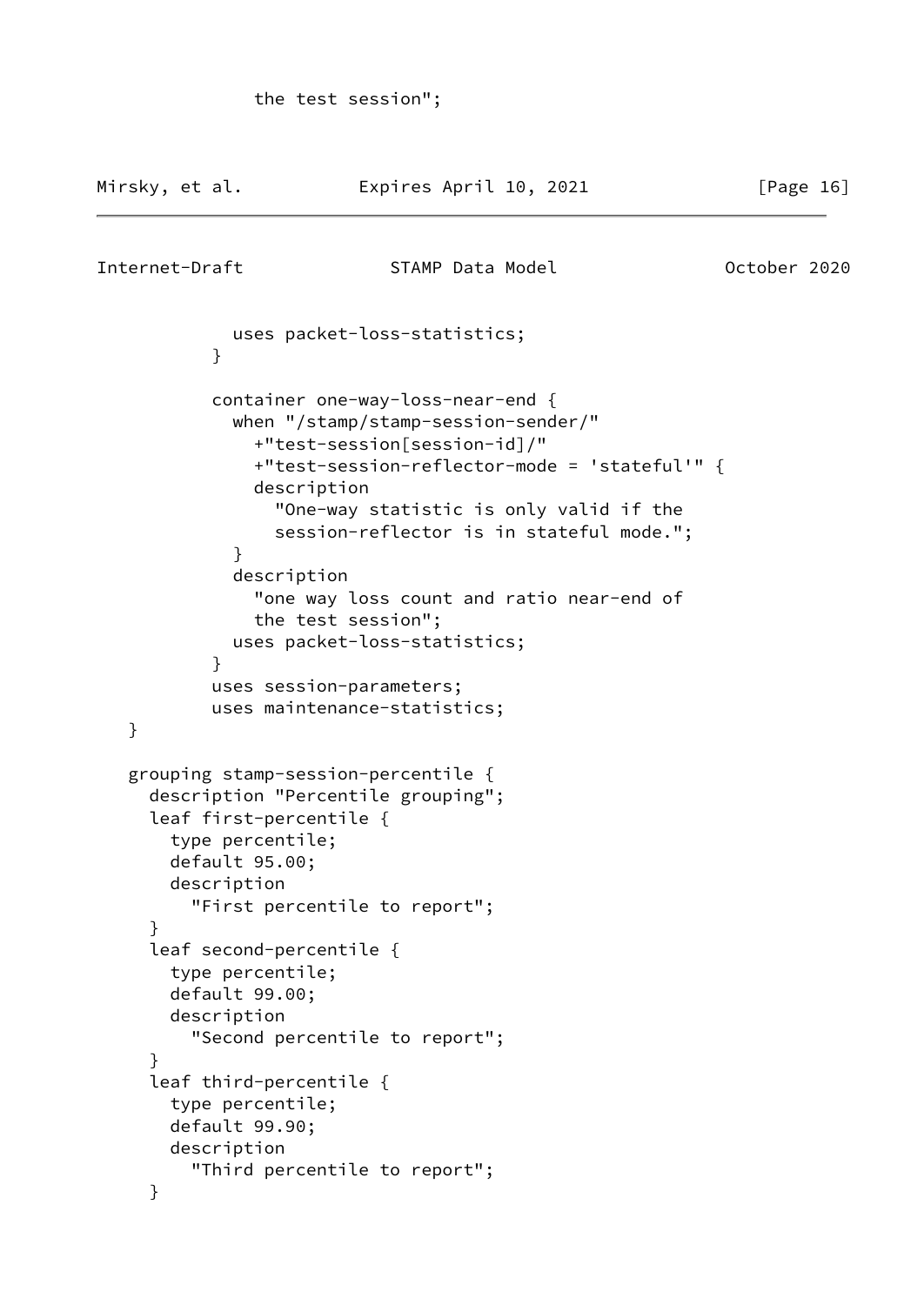} grouping delay-statistics { description "Delay statistics grouping"; container delay { description "Packets transmitted delay"; leaf min { type yang:gauge64; Mirsky, et al. Expires April 10, 2021 [Page 17] Internet-Draft STAMP Data Model October 2020

```
 units nanoseconds;
     description
       "Min of Packets transmitted delay";
   }
   leaf max {
     type yang:gauge64;
     units nanoseconds;
     description
       "Max of Packets transmitted delay";
   }
   leaf avg {
   type yang:gauge64;
   units nanoseconds;
   description
     "Avg of Packets transmitted delay";
   }
 }
 container delay-variation {
   description
     "Packets transmitted delay variation";
   leaf min {
     type yang:gauge32;
     units nanoseconds;
     description
       "Min of Packets transmitted
       delay variation";
   }
   leaf max {
     type yang:gauge32;
     units nanoseconds;
     description
       "Max of Packets transmitted
```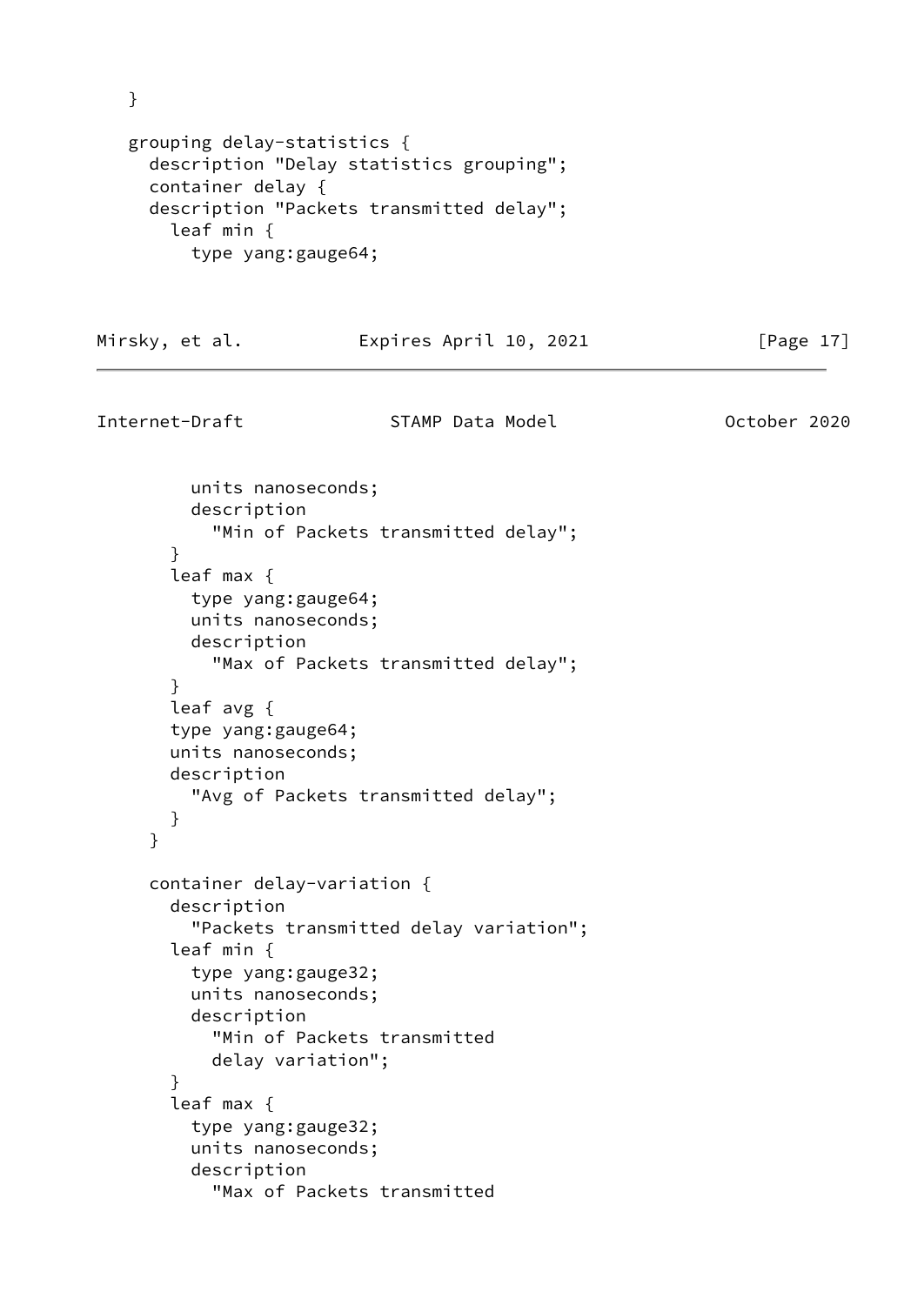```
 delay variation";
        }
        leaf avg {
          type yang:gauge32;
          units nanoseconds;
                    description
            "Avg of Packets transmitted
            delay variation";
        }
     }
    }
    grouping time-percentile-report {
      description "Delay percentile report grouping";
      container delay-percentile {
Mirsky, et al. Expires April 10, 2021 [Page 18]
Internet-Draft STAMP Data Model 6 October 2020
        description
          "Report round-trip, near- and far-end delay";
        leaf rtt-delay {
          type yang:gauge64;
          units nanoseconds;
          description
            "Percentile of round-trip delay";
        }
        leaf near-end-delay {
          type yang:gauge64;
            units nanoseconds;
            description
              "Percentile of near-end delay";
        }
        leaf far-end-delay {
          type yang:gauge64;
          units nanoseconds;
          description
            "Percentile of far-end delay";
        }
      }
      container delay-variation-percentile {
        description
          "Report round-trip, near- and far-end delay variation";
        leaf rtt-delay-variation {
```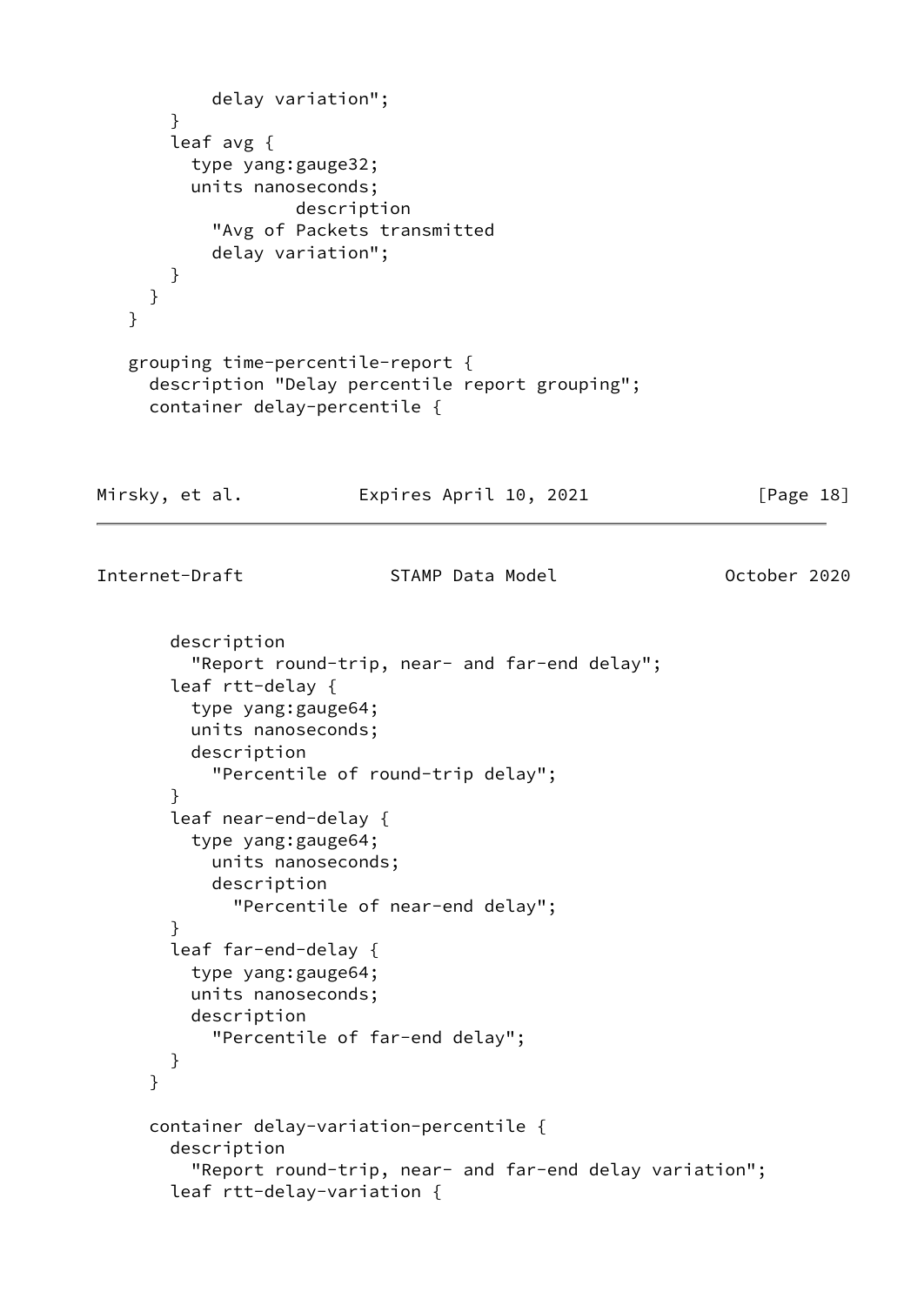```
 type yang:gauge32;
          units nanoseconds;
          description
            "Percentile of round-trip delay-variation";
        }
        leaf near-end-delay-variation {
          type yang:gauge32;
          units nanoseconds;
          description
            "Percentile of near-end delay variation";
        }
        leaf far-end-delay-variation {
          type yang:gauge32;
          units nanoseconds;
          description
            "Percentile of far-end delay-variation";
        }
      }
    }
    grouping packet-loss-statistics {
      description
Mirsky, et al.               Expires April 10, 2021               [Page 19]
Internet-Draft STAMP Data Model October 2020
        "Grouping for Packet Loss statistics";
      leaf loss-count {
        type int32;
        description
          "Number of lost packets
          during the test interval.";
      }
      leaf loss-ratio {
        type percentage;
        description
          "Ratio of packets lost to packets
          sent during the test interval.";
      }
      leaf loss-burst-max {
        type int32;
        description
          "Maximum number of consecutively
          lost packets during the test interval.";
      }
```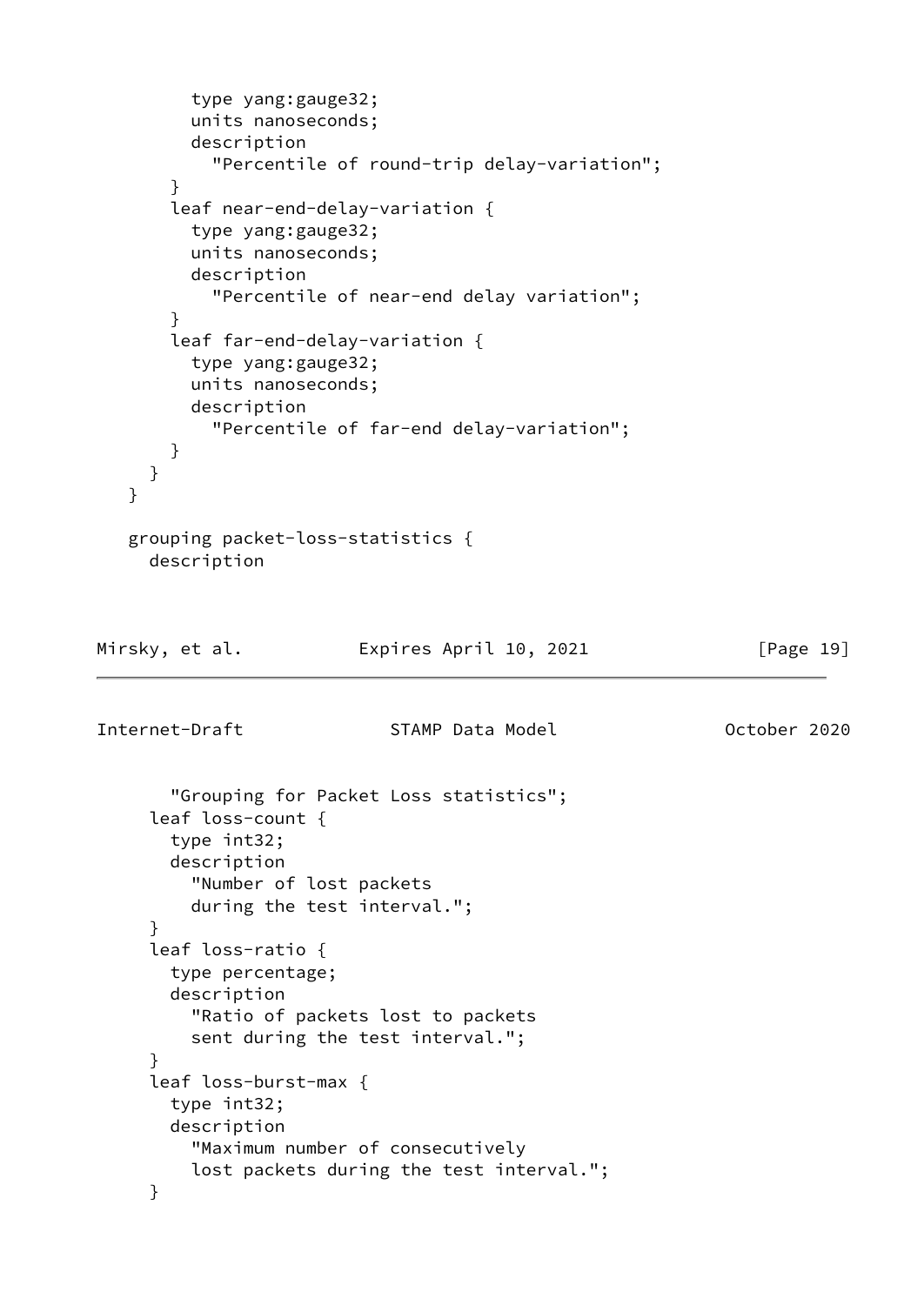```
 leaf loss-burst-min {
        type int32;
        description
          "Minimum number of consecutively
                  lost packets during the test interval.";
      }
      leaf loss-burst-count {
        type int32;
        description
        "Number of occasions with packet
        loss during the test interval.";
      }
    }
    grouping session-parameters {
      description
        "Parameters Session-Sender";
      leaf sender-ip {
        type inet:ip-address;
        mandatory true;
        description "Sender IP address";
      }
      leaf sender-udp-port {
        type inet:port-number {
          range "49152..65535";
        }
        mandatory true;
        description "Sender UDP port number";
      }
Mirsky, et al.             Expires April 10, 2021               [Page 20]
Internet-Draft STAMP Data Model October 2020
        leaf reflector-ip {
        type inet:ip-address;
        mandatory true;
        description "Reflector IP address";
      }
      leaf reflector-udp-port {
        type inet:port-number{
          range "862 | 1024..49151 | 49152..65535";
        }
        default 862;
        description "Reflector UDP port number";
      }
```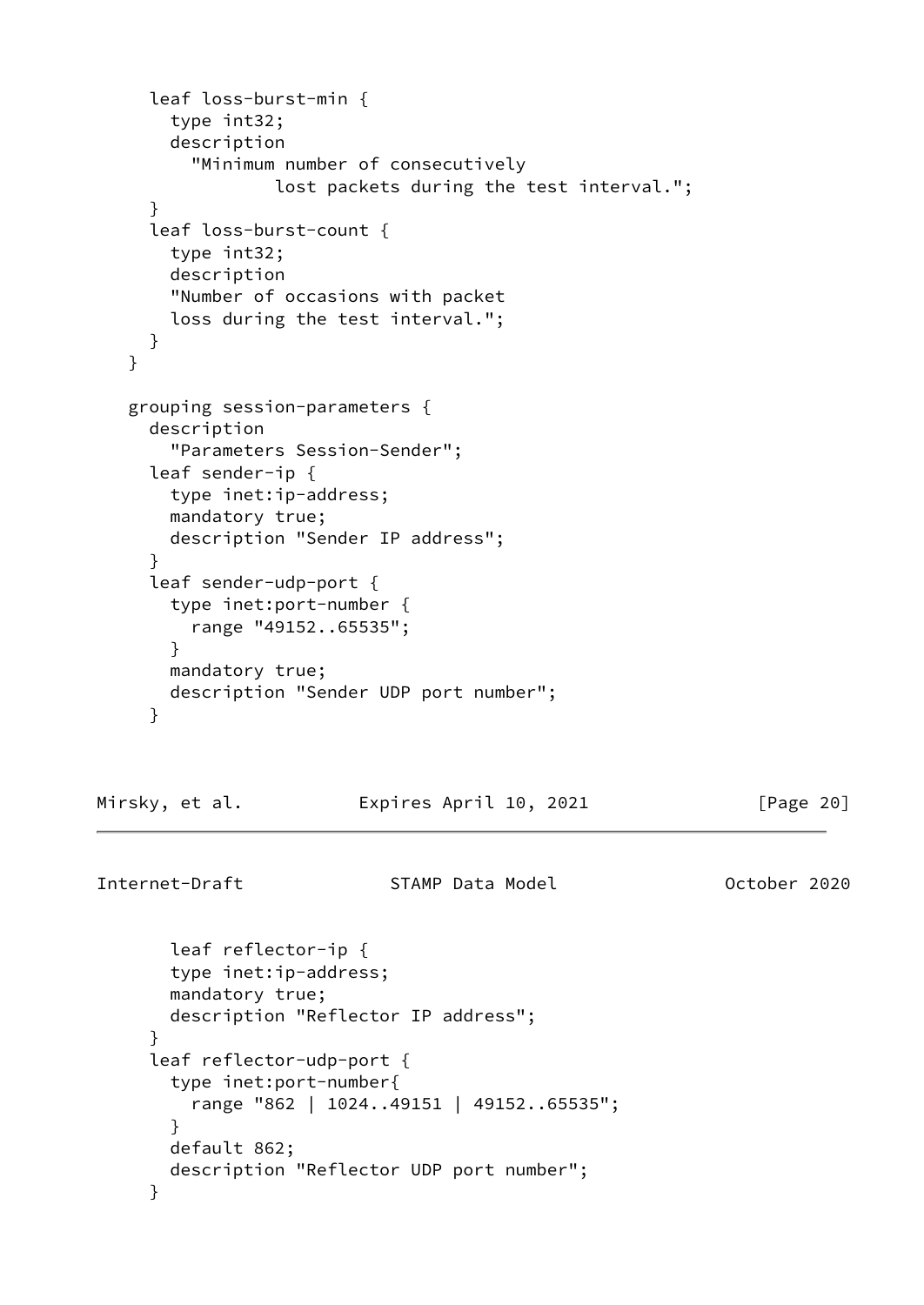```
 grouping session-security {
   description
     "Grouping for STAMP security and related parameters";
   container security {
     if-feature stamp-security;
     presence "Enables secure STAMP";
     description
       "Parameters for STAMP authentication";
     leaf key-chain {
       type kc:key-chain-ref;
       description "Name of key-chain";
     }
   }
 }
 /*
  * Configuration Data
  */
 container stamp {
   description
     "Top level container for STAMP configuration";
   container stamp-session-sender {
     if-feature session-sender;
     description "STAMP Session-Sender container";
     leaf sender-enable {
       type boolean;
       default "true";
       description
         "Whether this network element is enabled to
         act as STAMP Session-Sender";
```
}

}

Mirsky, et al. Expires April 10, 2021 [Page 21]

Internet-Draft STAMP Data Model October 2020

```
 list test-session {
   key "session-id";
   unique "sender-ip sender-udp-port reflector-ip"
     +" reflector-udp-port dscp-value";
   description
```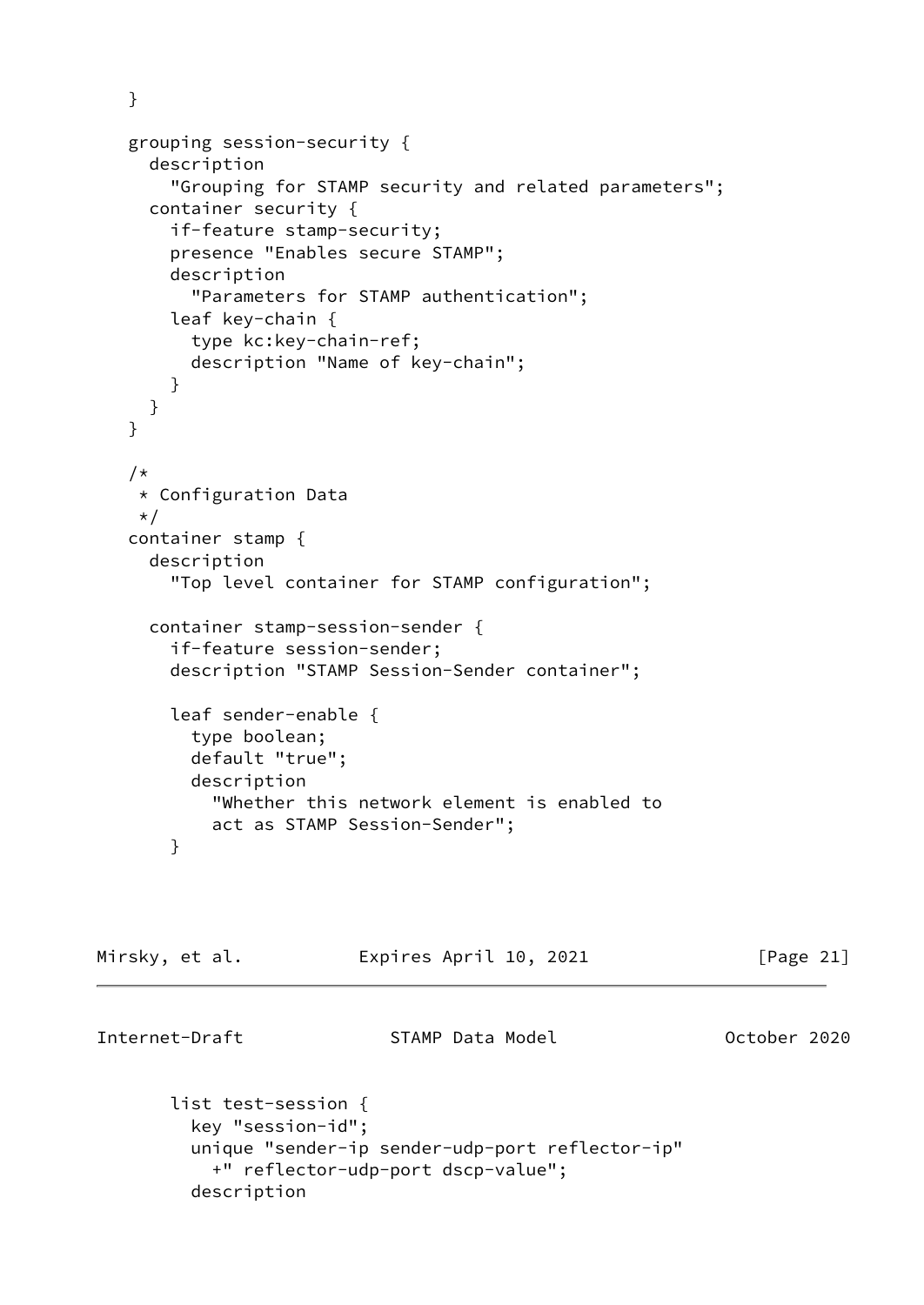```
 "This structure is a container of test session
           managed objects";
         leaf session-id {
           type uint32;
           description "Session ID";
 }
         leaf test-session-enable {
           type boolean;
           default "true";
           description
             "Whether this STAMP Test session is enabled";
         }
         leaf number-of-packets {
           type union {
             type uint32 {
               range 1..4294967294 {
               description
                 "The overall number of UDP test packet
                 to be transmitted by the sender for this
                 test session";
 }
 }
             type enumeration {
               enum forever {
                 description
                   "Indicates that the test session SHALL
                   be run *forever*.";
 }
 }
 }
           default 10;
           description
             "This value determines if the STAMP-Test session is
             bound by number of test packets or not.";
         }
         leaf packet-padding-size {
           type uint32;
           default 30;
           description
```
Mirsky, et al. Expires April 10, 2021 [Page 22]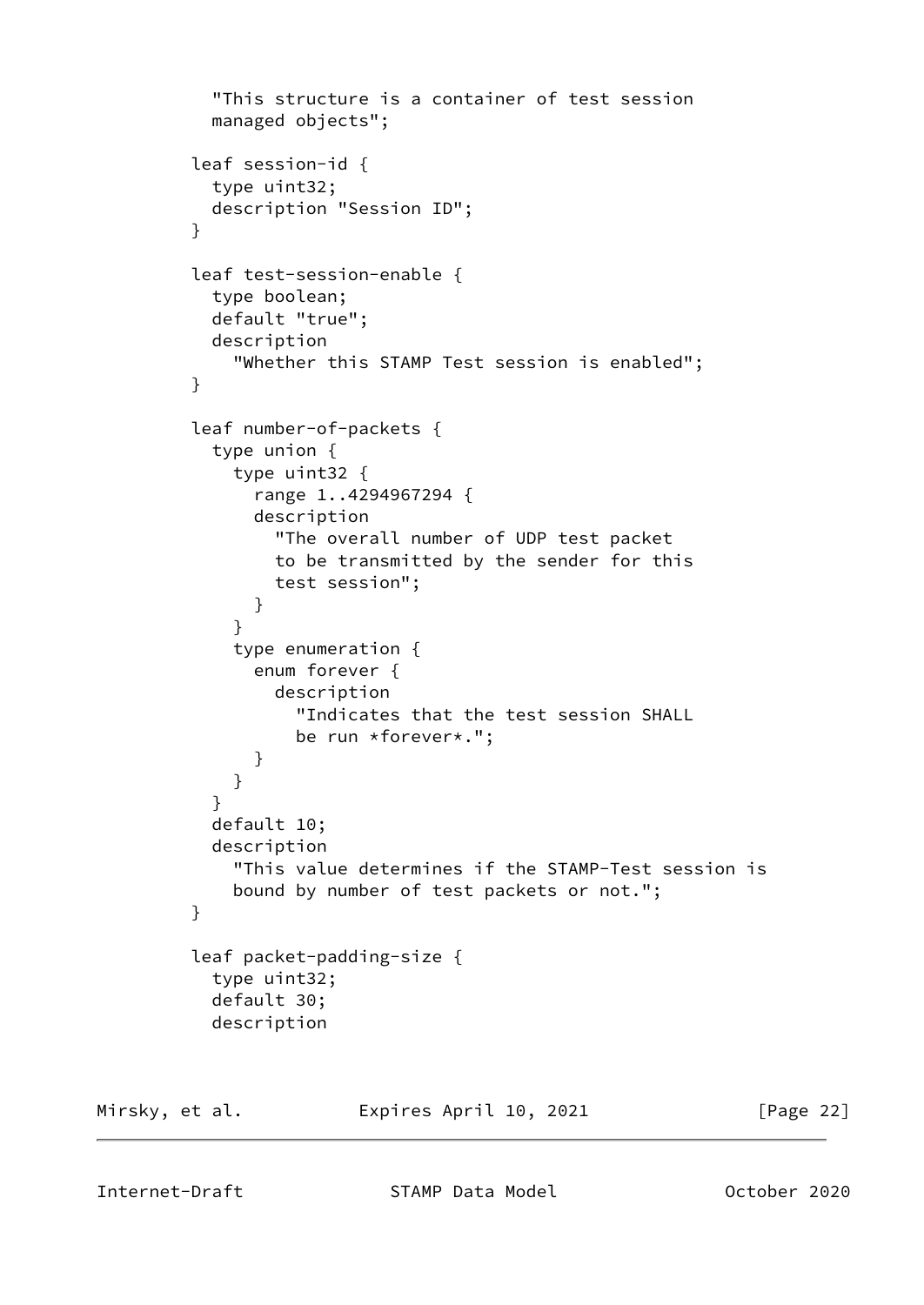```
 "Size of the Packet Padding. Suggested to run
             Path MTU Discovery to avoid packet fragmentation in
             IPv4 and packet blackholing in IPv6";
 }
          leaf interval {
            type uint32;
           units microseconds;
            description
              "Time interval between transmission of two
             consecutive packets in the test session in
             microseconds";
         }
          leaf session-timeout {
           when "../number-of-packets != 'forever'" {
             description
                "Test session timeout only valid if the
                test mode is periodic.";
 }
            type uint32;
            units "seconds";
           default 900;
            description
              "The timeout value for the Session-Sender to
             collect outstanding reflected packets.";
         }
          leaf measurement-interval {
           when "../number-of-packets = 'forever'" {
             description
                "Valid only when the test to run forever,
                i.e. continuously.";
 }
            type uint32;
            units "seconds";
            default 60;
            description
              "Interval to calculate performance metric when
              the test mode is 'continuous'.";
         }
          leaf repeat {
           type union {
             type uint32 {
                range 0..4294967294;
 }
             type enumeration {
```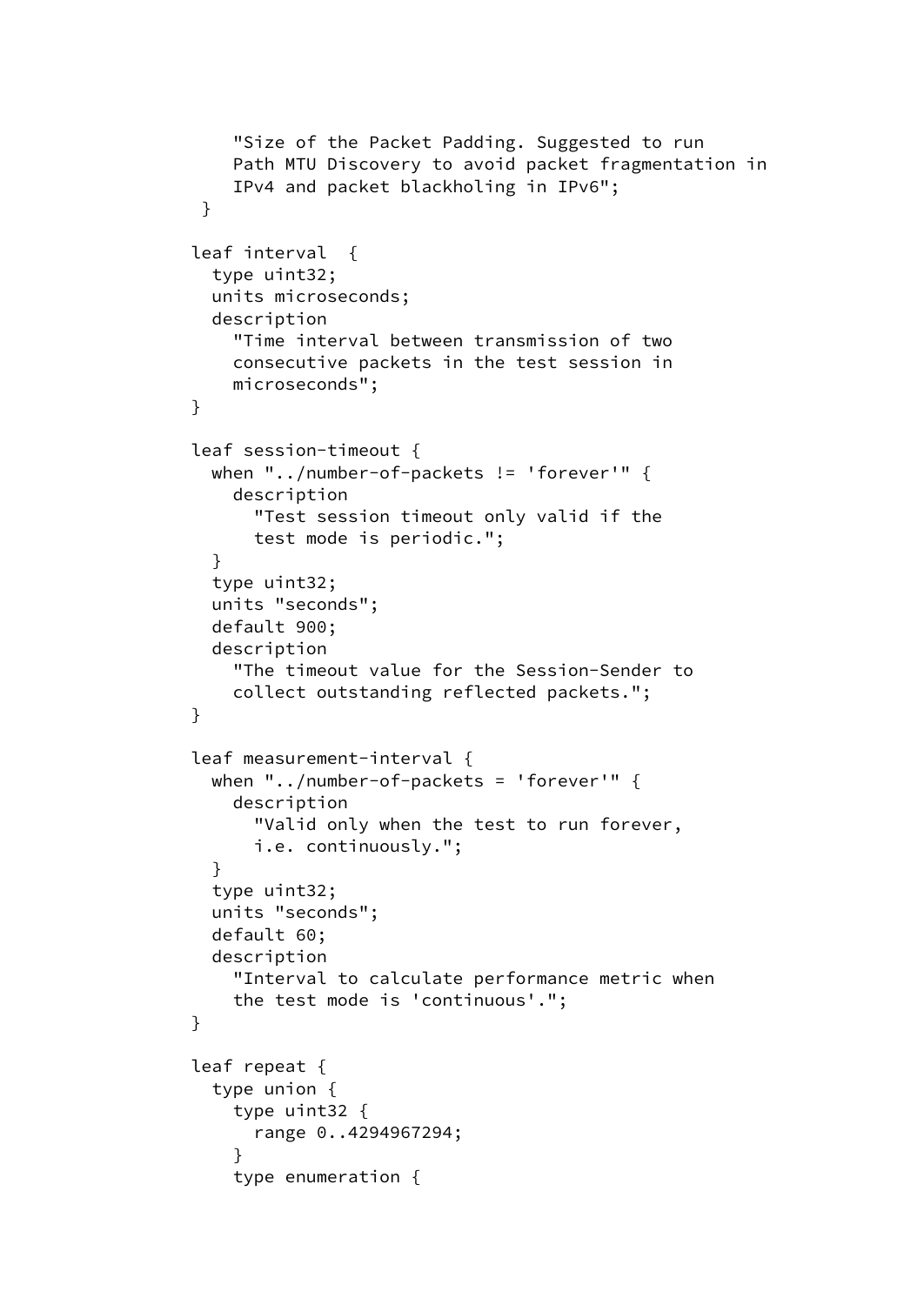```
Internet-Draft STAMP Data Model October 2020
               enum forever {
                 description
                   "Indicates that the test session SHALL
                  be repeated *forever* using the
                   information in repeat-interval
                   parameter, and SHALL NOT decrement
                   the value.";
 }
 }
 }
           default 0;
           description
             "This value determines if the STAMP-Test session must
             be repeated. When a test session has completed, the
             repeat parameter is checked. The default value
             of 0 indicates that the session MUST NOT be repeated.
             If the repeat value is 1 through 4,294,967,294
             then the test session SHALL be repeated using the
             information in repeat-interval parameter.
             The implementation MUST decrement the value of repeat
             after determining a repeated session is expected.";
 }
         leaf repeat-interval {
           when "../repeat != '0'";
           type uint32;
           units seconds;
           default 0;
           description
             "This parameter determines the timing of repeated
             STAMP-Test sessions when repeat is more than 0.";
         }
         leaf dscp-value {
           type inet:dscp;
           default 0;
           description
             "DSCP value to be set in the test packet.";
         }
         leaf test-session-reflector-mode {
           type session-reflector-mode;
```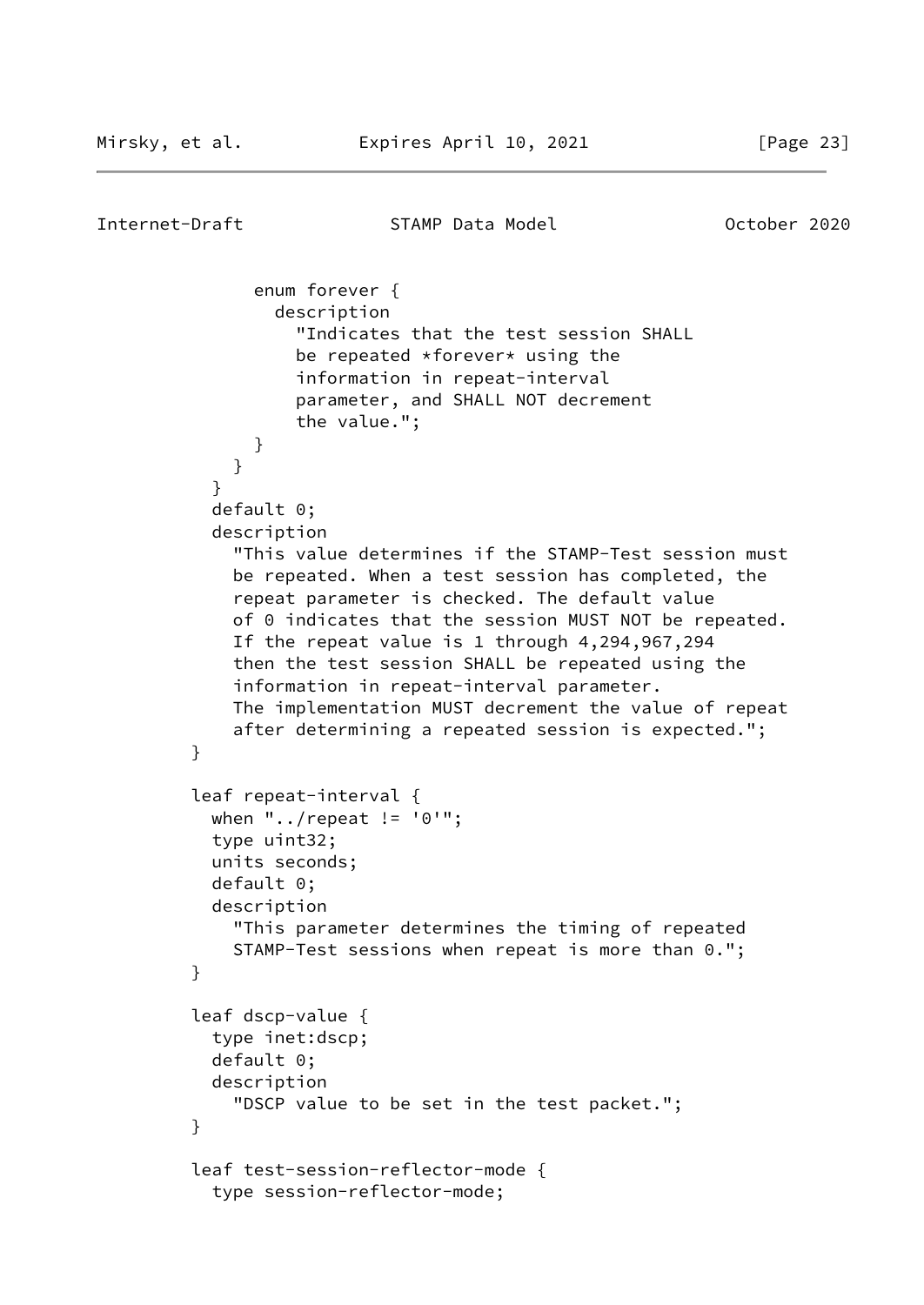```
 default "stateless";
            description
              "The mode of STAMP-Reflector for the test session.";
          }
          uses session-parameters;
Mirsky, et al. Expires April 10, 2021 [Page 24]
Internet-Draft STAMP Data Model October 2020
          leaf sender-timestamp-format {
            type timestamp-format;
            default ntp-format;
            description "Sender Timestamp format";
          }
         uses session-security;
         uses stamp-session-percentile;
        }
      }
      container stamp-session-reflector {
        if-feature session-reflector;
        description
          "STAMP Session-Reflector container";
        leaf reflector-enable {
          type boolean;
          default "true";
          description
            "Whether this network element is enabled to
            act as STAMP Session-Reflector";
        }
        leaf ref-wait {
         type uint32 {
           range 1..604800;
          }
          units seconds;
          default 900;
             description
            "REFWAIT(STAMP test session timeout in seconds),
           the default value is 900";
        }
        leaf reflector-mode-state {
          type session-reflector-mode;
```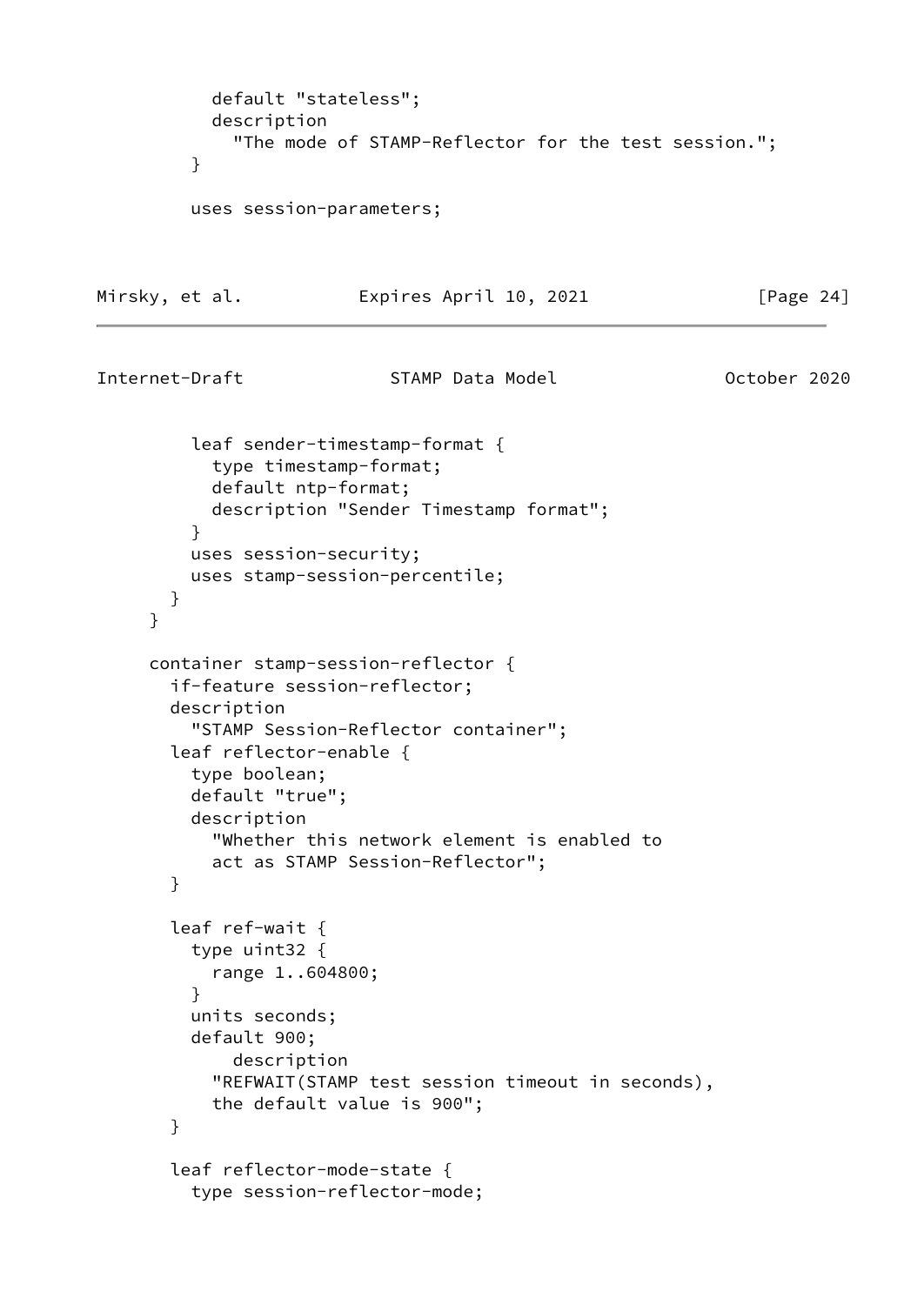```
 default stateless;
          description
            "The state of the mode of the STAMP
            Session-Reflector";
        }
        list test-session {
          key "session-id";
          unique "sender-ip sender-udp-port reflector-ip"
          +" reflector-udp-port";
          description
            "This structure is a container of test session
            managed objects";
Mirsky, et al.               Expires April 10, 2021               [Page 25]
Internet-Draft STAMP Data Model October 2020
          leaf session-id {
            type uint32;
            description "Session ID";
 }
          leaf dscp-handling-mode {
            type session-dscp-mode;
            default copy-received-value;
            description
              "Session-Reflector handling of DSCP:
              - use value copied from received STAMP-Test packet;
              - use value explicitly configured";
          }
          leaf dscp-value {
            when "../dscp-handling-mode = 'use-configured-value'";
            type inet:dscp;
            default 0;
            description
            "DSCP value to be set in the reflected packet
            if dscp-handling-mode is set to use-configured-value.";
 }
          leaf sender-ip {
            type union {
              type inet:ip-address;
              type enumeration {
                enum any {
```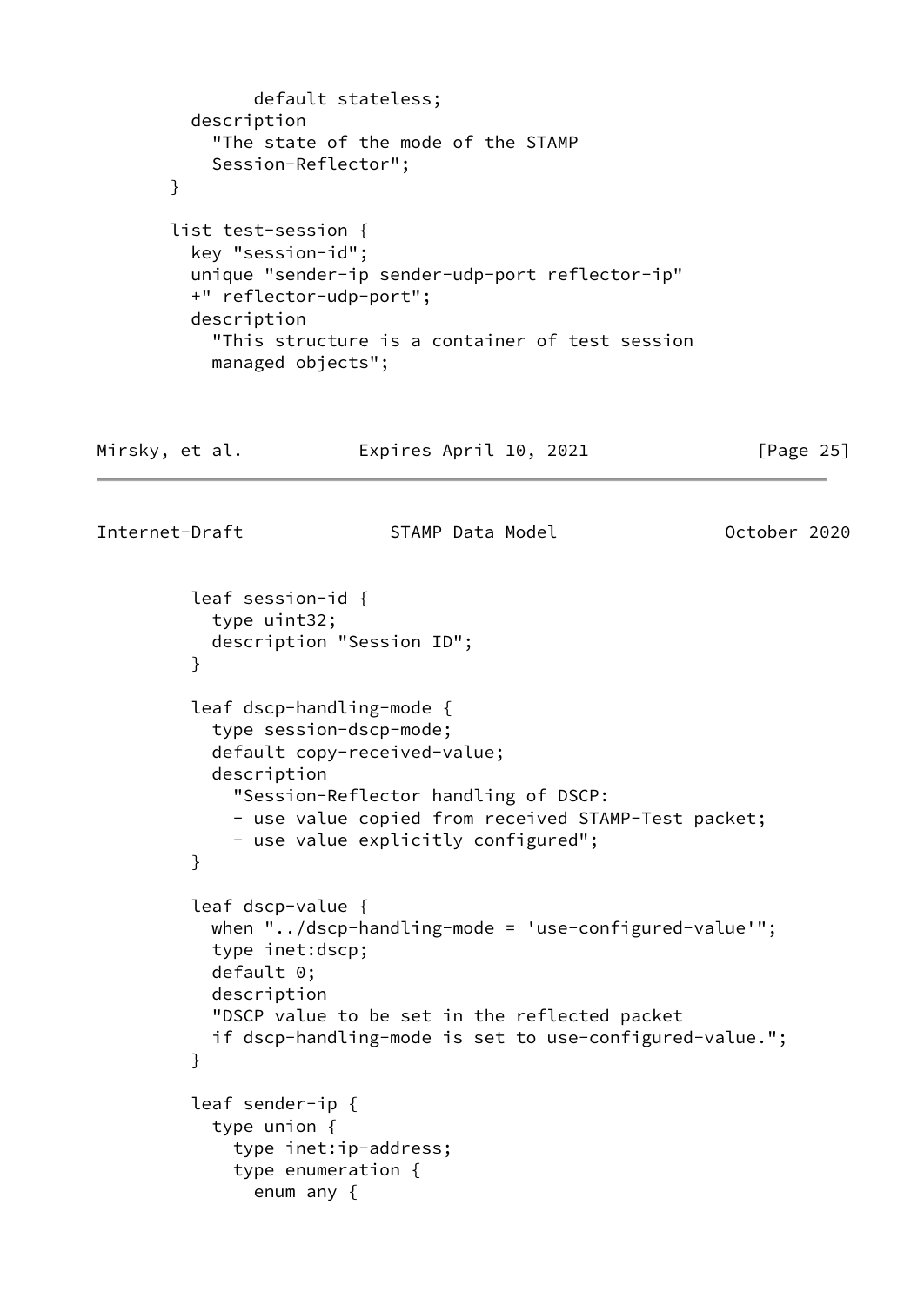```
 description
                  "Indicates that the Session-Reflector
                  accepts STAMP test packets from
                  any Session-Sender";
 }
 }
 }
           default any;
           description
             "This value determines whether specific
            IPv4/IPv6 address of the Session-Sender
            or the wildcard, i.e. any address";
         }
         leaf sender-udp-port {
           type union {
             type inet:port-number {
              range "49152..65535";
 }
            type enumeration {
Mirsky, et al.               Expires April 10, 2021               [Page 26]
Internet-Draft STAMP Data Model 6 October 2020
              enum any {
                description
```

```
 "Indicates that the Session-Reflector
                   accepts STAMP test packets from
                   any Session-Sender";
 }
 }
 }
           default any;
           description
             "This value determines whether specific
             port number of the Session-Sender
             or the wildcard, i.e. any";
         }
         leaf reflector-ip {
           type union {
             type inet:ip-address;
             type enumeration {
               enum any {
                 description
```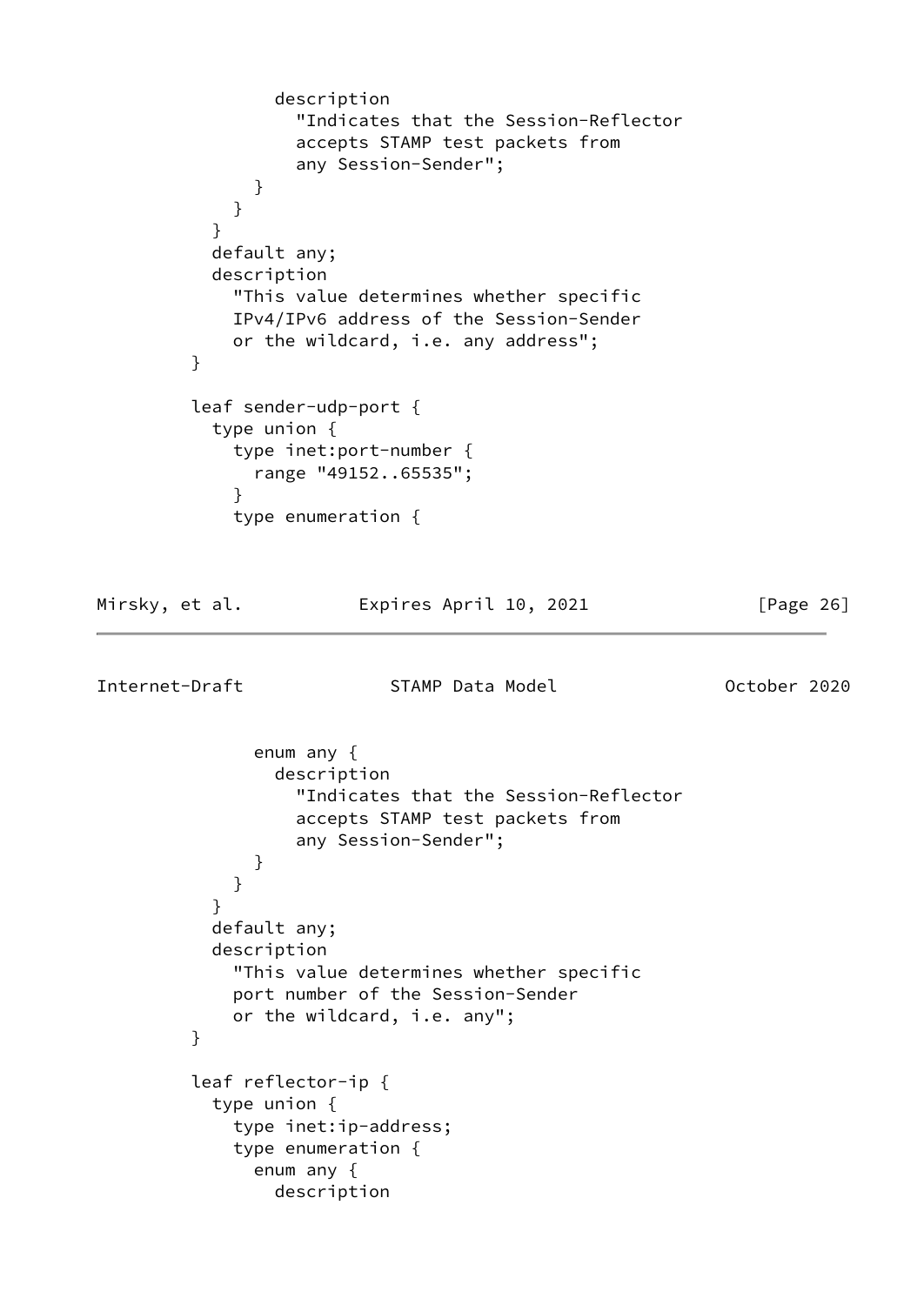```
 "Indicates that the Session-Reflector
                   accepts STAMP test packets on
                   any of its interfaces";
 }
 }
 }
           default any;
           description
             "This value determines whether specific
             IPv4/IPv6 address of the Session-Reflector
             or the wildcard, i.e. any address";
         }
         leaf reflector-udp-port {
           type inet:port-number{
             range "862 | 1024..49151 | 49152..65535";
 }
           default 862;
           description "Reflector UDP port number";
         }
         leaf reflector-timestamp-format {
           type timestamp-format;
           default ntp-format;
           description "Reflector Timestamp format";
 }
         uses session-security;
Mirsky, et al.               Expires April 10, 2021               [Page 27]
Internet-Draft STAMP Data Model Corporation Corporation 2020
       }
     }
   }
    /*
     * Operational state data nodes
     */
   container stamp-state {
```
 config false; description

"Top level container for STAMP state data";

container stamp-session-sender-state {

if-feature session-sender;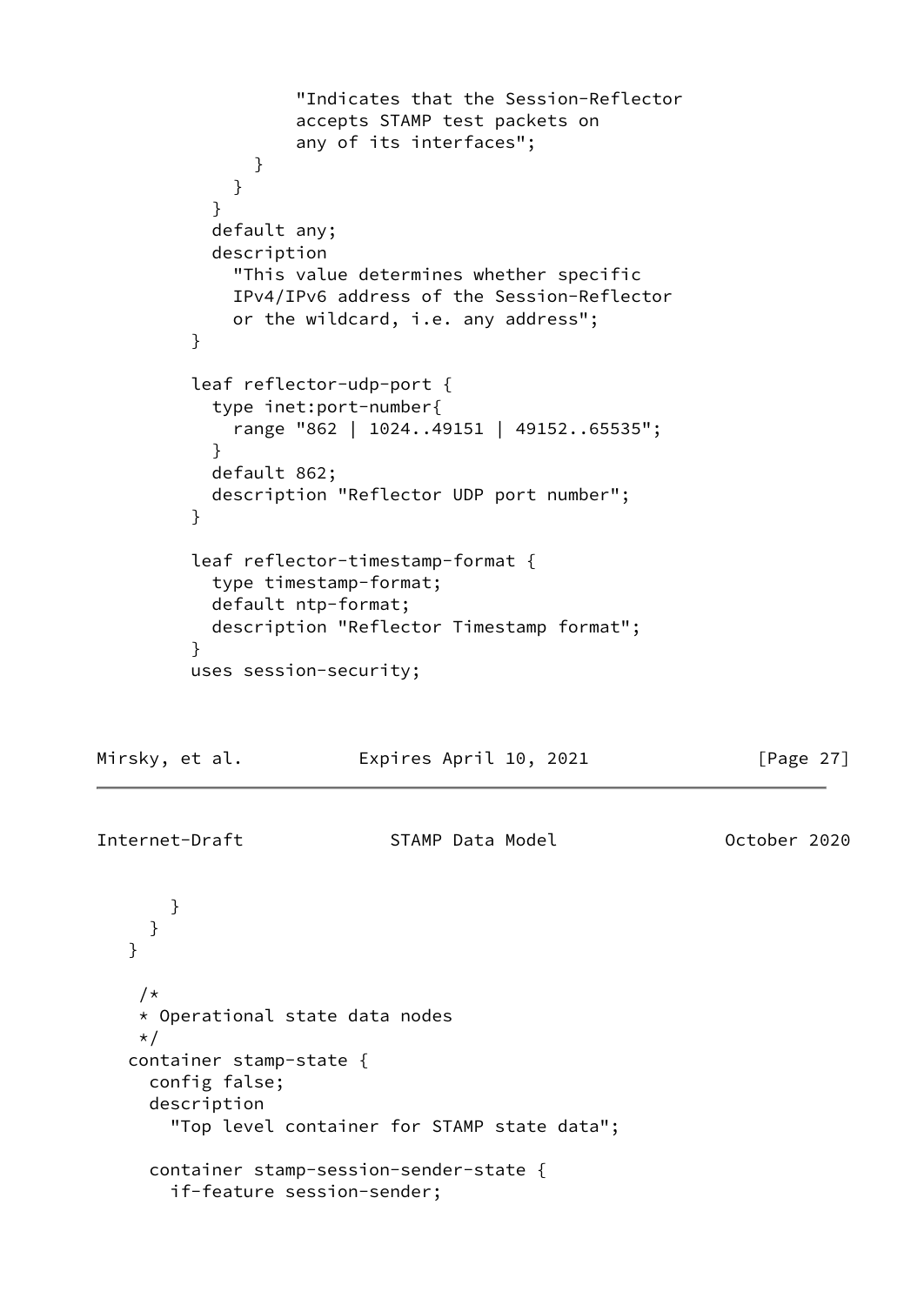```
 description
         "Session-Sender container for state data";
       list test-session-state{
         key "session-id";
         description
           "This structure is a container of test session
           managed objects";
         leaf session-id {
           type uint32;
           description "Session ID";
         }
         leaf sender-session-state {
           type enumeration {
             enum active {
               description "Test session is active";
 }
             enum ready {
               description "Test session is idle";
 }
 }
           description
             "State of the particular STAMP test
             session at the sender";
         }
         container current-stats {
           description
             "This container contains the results for the current
             Measurement Interval in a Measurement session ";
           leaf start-time {
             type yang:date-and-time;
             mandatory true;
Mirsky, et al.               Expires April 10, 2021               [Page 28]
Internet-Draft STAMP Data Model October 2020
             description
               "The time that the current Measurement Interval started";
 }
           uses test-session-statistics;
         }
```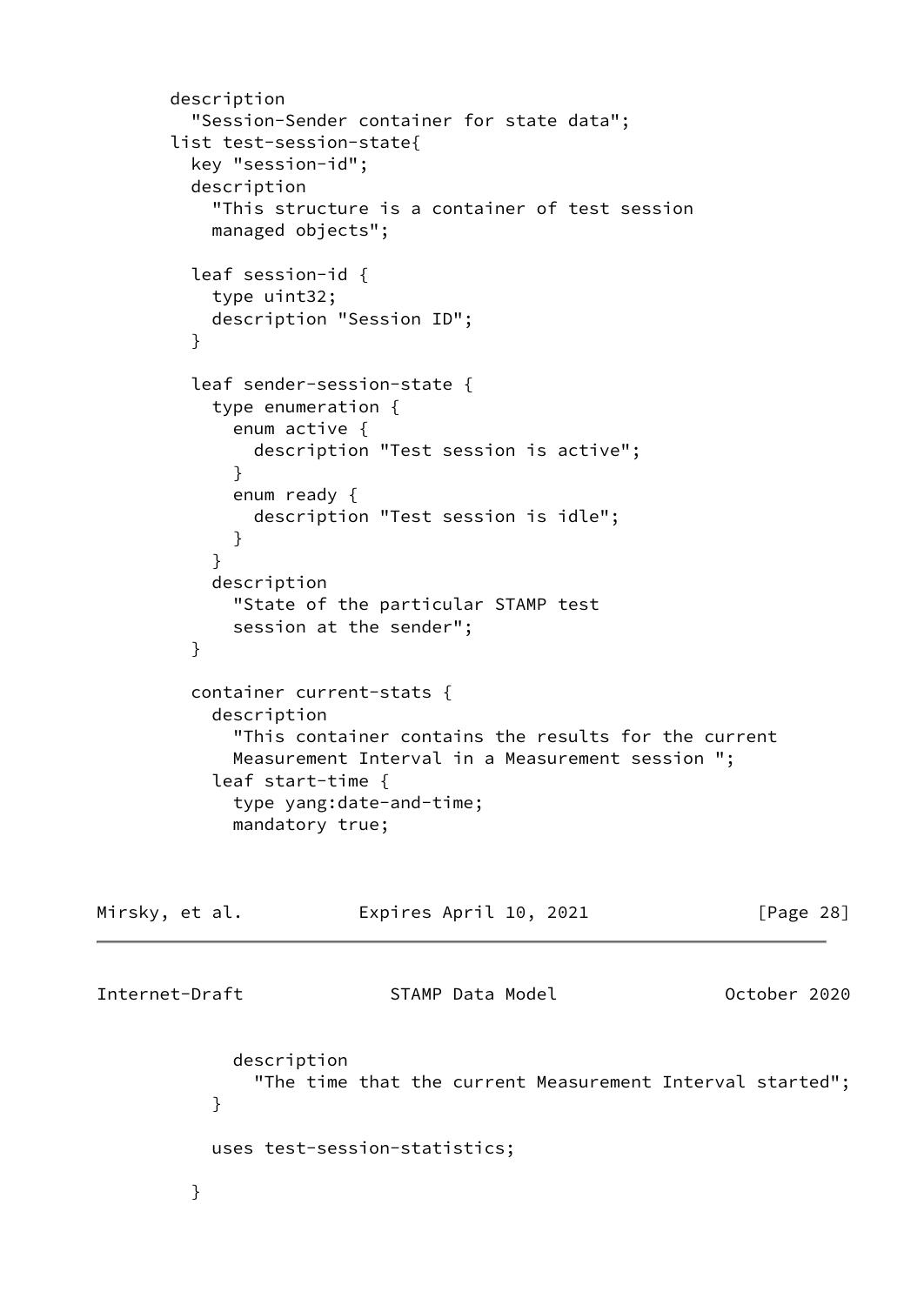```
 list history-stats {
            key session-id;
            description
              "This container contains the results for the history
              Measurement Interval in a Measurement session ";
            leaf session-id {
              type uint32;
              description
                "The identifier for the Measurement Interval
                within this session";
 }
            leaf end-time {
              type yang:date-and-time;
              mandatory true;
              description
                "The time that the Measurement Interval ended";
 }
           uses test-session-statistics;
          }
        }
      }
      container stamp-session-refl-state {
        if-feature session-reflector;
        description
          "STAMP Session-Reflector container for
          state data";
        leaf reflector-light-admin-status {
          type boolean;
          description
            "Whether this network element is enabled to
            act as STAMP Session-Reflector";
        }
        list test-session-state {
          key "session-id";
          description
            "This structure is a container of test session
Mirsky, et al. Expires April 10, 2021 [Page 29]
```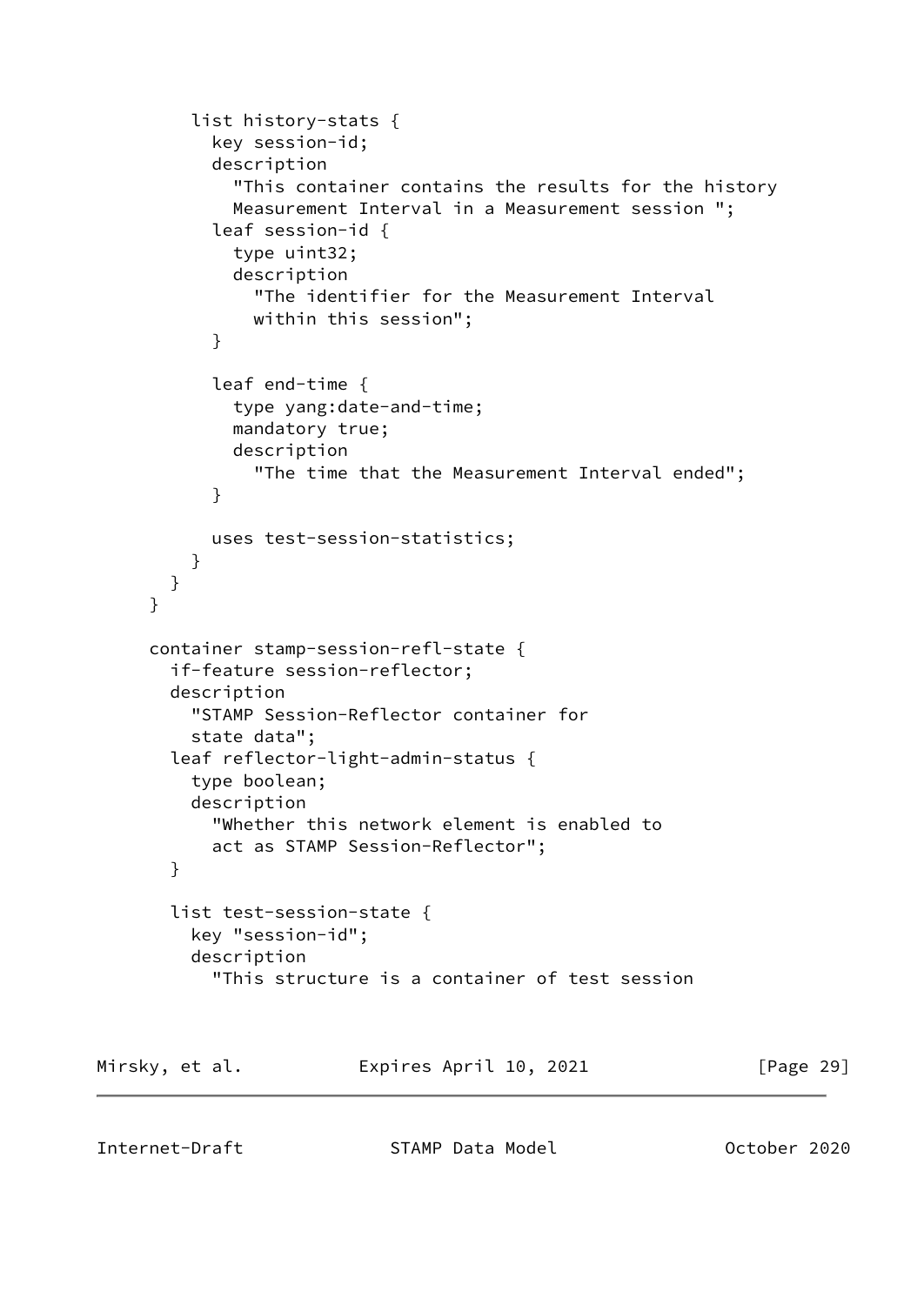```
 managed objects";
       leaf session-id {
          type uint32;
          description "Session ID";
       }
       leaf reflector-timestamp-format {
          type timestamp-format;
          description "Reflector Timestamp format";
       }
       uses session-parameters;
       uses maintenance-statistics;
     }
   }
 }
 rpc stamp-sender-start {
   description
     "start the configured sender session";
   input {
     leaf session-id {
       type uint32;
       mandatory true;
       description
          "The STAMP session to be started";
     }
   }
 }
 rpc stamp-sender-stop {
   description
     "stop the configured sender session";
   input {
     leaf session-id {
       type uint32;
       mandatory true;
       description
          "The session to be stopped";
     }
   }
 }
\overline{\ } <CODE ENDS>
```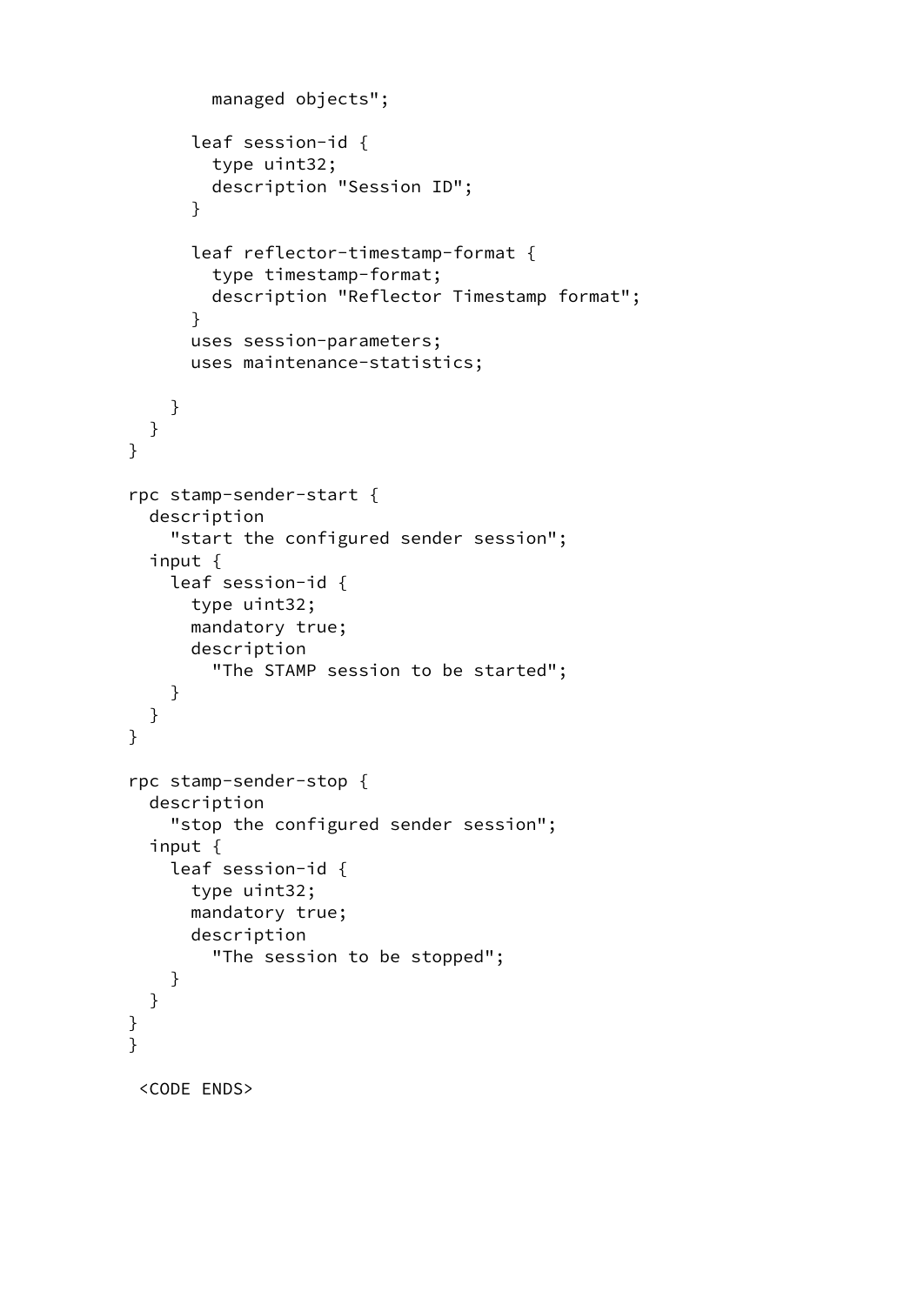<span id="page-34-1"></span>Internet-Draft STAMP Data Model October 2020

<span id="page-34-0"></span>[4](#page-34-0). IANA Considerations

This document registers a URI in the IETF XML registry [\[RFC3688](https://datatracker.ietf.org/doc/pdf/rfc3688)]. Following the format in [\[RFC3688](https://datatracker.ietf.org/doc/pdf/rfc3688)], the following registration is requested to be made.

URI: urn:ietf:params:xml:ns:yang:ietf-stamp

Registrant Contact: The IPPM WG of the IETF.

XML: N/A, the requested URI is an XML namespace.

 This document registers a YANG module in the YANG Module Names registry [\[RFC7950](https://datatracker.ietf.org/doc/pdf/rfc7950)].

name: ietf-stamp

namespace: urn:ietf:params:xml:ns:yang:ietf-stamp

prefix: stamp

reference: RFC XXXX

<span id="page-34-2"></span>[5](#page-34-2). Security Considerations

 The YANG module specified in this document defines a schema for data that is designed to be accessed via network management protocols such as NETCONF [[RFC6241\]](https://datatracker.ietf.org/doc/pdf/rfc6241) or RESTCONF [\[RFC8040](https://datatracker.ietf.org/doc/pdf/rfc8040)]. The lowest NETCONF layer is the secure transport layer, and the mandatory-to-implement secure transport is Secure Shell (SSH) [\[RFC6242](https://datatracker.ietf.org/doc/pdf/rfc6242)]. The lowest RESTCONF layer is HTTPS, and the mandatory-to-implement secure transport is TLS [\[RFC8446](https://datatracker.ietf.org/doc/pdf/rfc8446)].

The NETCONF access control model [\[RFC8341](https://datatracker.ietf.org/doc/pdf/rfc8341)] provides the means to restrict access for particular NETCONF or RESTCONF users to a pre configured subset of all available NETCONF or RESTCONF protocol operations and content.

 There are a number of data nodes defined in this YANG module that are writable/creatable/deletable (i.e., config true, which is the default). These data nodes may be considered sensitive or vulnerable in some network environments. Write operations (e.g., edit-config) to these data nodes without proper protection can have an adverse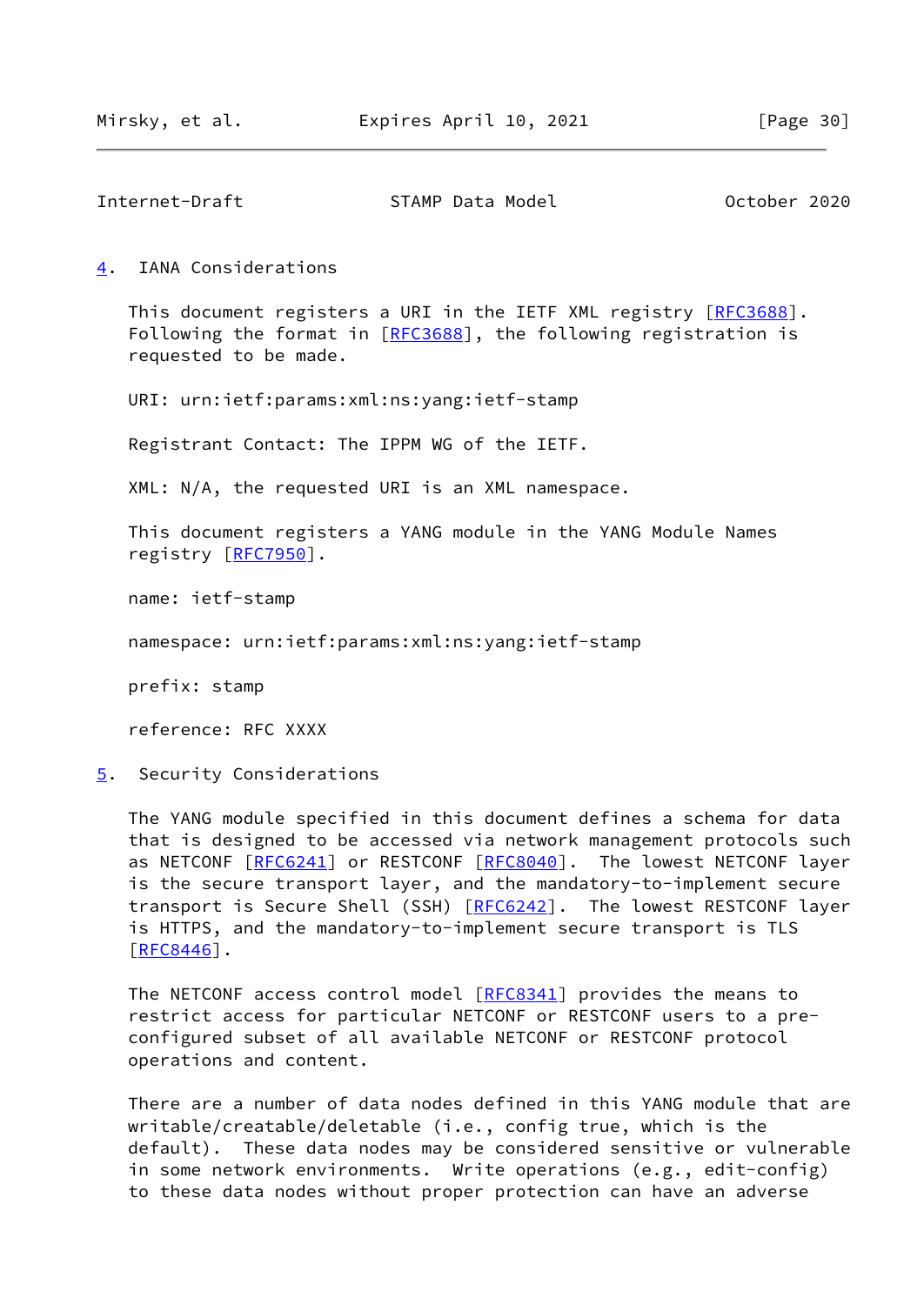effect on network operations. These are the subtrees and data nodes and their sensitivity/vulnerability:

TBD

Mirsky, et al. **Expires April 10, 2021** [Page 31]

<span id="page-35-1"></span>Internet-Draft STAMP Data Model 6 October 2020

 Unauthorized access to any data node of these subtrees can adversely affect the routing subsystem of both the local device and the network. This may lead to corruption of the measurement that may result in false corrective action, e.g., false negative or false positive. That could be, for example, prolonged and undetected deterioration of the quality of service or actions to improve the quality unwarranted by the real network conditions.

 Some of the readable data nodes in this YANG module may be considered sensitive or vulnerable in some network environments. It is thus important to control read access (e.g., via get, get-config, or notification) to these data nodes. These are the subtrees and data nodes and their sensitivity/vulnerability:

TBD

 Unauthorized access to any data node of these subtrees can disclose the operational state information of VRRP on this device.

 Some of the RPC operations in this YANG module may be considered sensitive or vulnerable in some network environments. It is thus important to control access to these operations. These are the operations and their sensitivity/vulnerability:

TBD

<span id="page-35-0"></span>[6](#page-35-0). Acknowledgments

 Authors recognize and appreciate valuable comments provided by Adrian Pan and Henrik Nydell.

- <span id="page-35-2"></span>[7](#page-35-2). References
- <span id="page-35-3"></span>[7.1](#page-35-3). Normative References

[RFC2119] Bradner, S., "Key words for use in RFCs to Indicate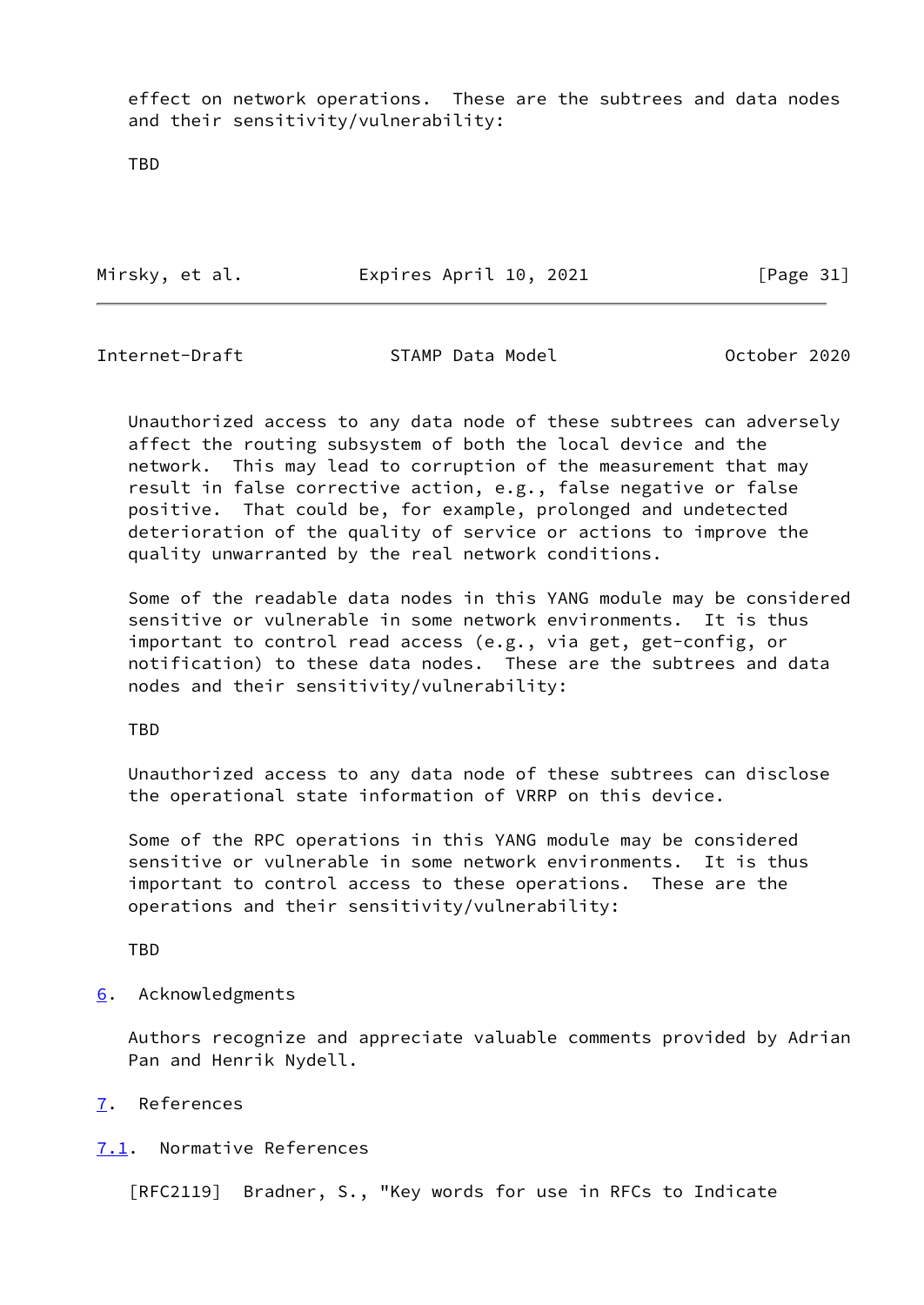Requirement Levels", [BCP 14](https://datatracker.ietf.org/doc/pdf/bcp14), [RFC 2119](https://datatracker.ietf.org/doc/pdf/rfc2119), DOI 10.17487/RFC2119, March 1997, <[https://www.rfc-editor.org/info/rfc2119>](https://www.rfc-editor.org/info/rfc2119).

- [RFC3688] Mealling, M., "The IETF XML Registry", [BCP 81](https://datatracker.ietf.org/doc/pdf/bcp81), [RFC 3688](https://datatracker.ietf.org/doc/pdf/rfc3688), DOI 10.17487/RFC3688, January 2004, <[https://www.rfc-editor.org/info/rfc3688>](https://www.rfc-editor.org/info/rfc3688).
- [RFC5357] Hedayat, K., Krzanowski, R., Morton, A., Yum, K., and J. Babiarz, "A Two-Way Active Measurement Protocol (TWAMP)", [RFC 5357,](https://datatracker.ietf.org/doc/pdf/rfc5357) DOI 10.17487/RFC5357, October 2008, <[https://www.rfc-editor.org/info/rfc5357>](https://www.rfc-editor.org/info/rfc5357).

| Mirsky, et al. | Expires April 10, 2021 | [Page 32] |
|----------------|------------------------|-----------|
|----------------|------------------------|-----------|

Internet-Draft STAMP Data Model October 2020

- [RFC6241] Enns, R., Ed., Bjorklund, M., Ed., Schoenwaelder, J., Ed., and A. Bierman, Ed., "Network Configuration Protocol (NETCONF)", [RFC 6241,](https://datatracker.ietf.org/doc/pdf/rfc6241) DOI 10.17487/RFC6241, June 2011, <[https://www.rfc-editor.org/info/rfc6241>](https://www.rfc-editor.org/info/rfc6241).
- [RFC6242] Wasserman, M., "Using the NETCONF Protocol over Secure Shell (SSH)", [RFC 6242](https://datatracker.ietf.org/doc/pdf/rfc6242), DOI 10.17487/RFC6242, June 2011, <[https://www.rfc-editor.org/info/rfc6242>](https://www.rfc-editor.org/info/rfc6242).
- [RFC7750] Hedin, J., Mirsky, G., and S. Baillargeon, "Differentiated Service Code Point and Explicit Congestion Notification Monitoring in the Two-Way Active Measurement Protocol (TWAMP)", [RFC 7750](https://datatracker.ietf.org/doc/pdf/rfc7750), DOI 10.17487/RFC7750, February 2016, <[https://www.rfc-editor.org/info/rfc7750>](https://www.rfc-editor.org/info/rfc7750).
- [RFC7950] Bjorklund, M., Ed., "The YANG 1.1 Data Modeling Language", [RFC 7950,](https://datatracker.ietf.org/doc/pdf/rfc7950) DOI 10.17487/RFC7950, August 2016, <[https://www.rfc-editor.org/info/rfc7950>](https://www.rfc-editor.org/info/rfc7950).
- [RFC8040] Bierman, A., Bjorklund, M., and K. Watsen, "RESTCONF Protocol", [RFC 8040](https://datatracker.ietf.org/doc/pdf/rfc8040), DOI 10.17487/RFC8040, January 2017, <[https://www.rfc-editor.org/info/rfc8040>](https://www.rfc-editor.org/info/rfc8040).
- [RFC8174] Leiba, B., "Ambiguity of Uppercase vs Lowercase in [RFC](https://datatracker.ietf.org/doc/pdf/rfc2119) [2119](https://datatracker.ietf.org/doc/pdf/rfc2119) Key Words", [BCP 14](https://datatracker.ietf.org/doc/pdf/bcp14), [RFC 8174,](https://datatracker.ietf.org/doc/pdf/rfc8174) DOI 10.17487/RFC8174, May 2017, [<https://www.rfc-editor.org/info/rfc8174](https://www.rfc-editor.org/info/rfc8174)>.
- [RFC8341] Bierman, A. and M. Bjorklund, "Network Configuration Access Control Model", STD 91, [RFC 8341](https://datatracker.ietf.org/doc/pdf/rfc8341),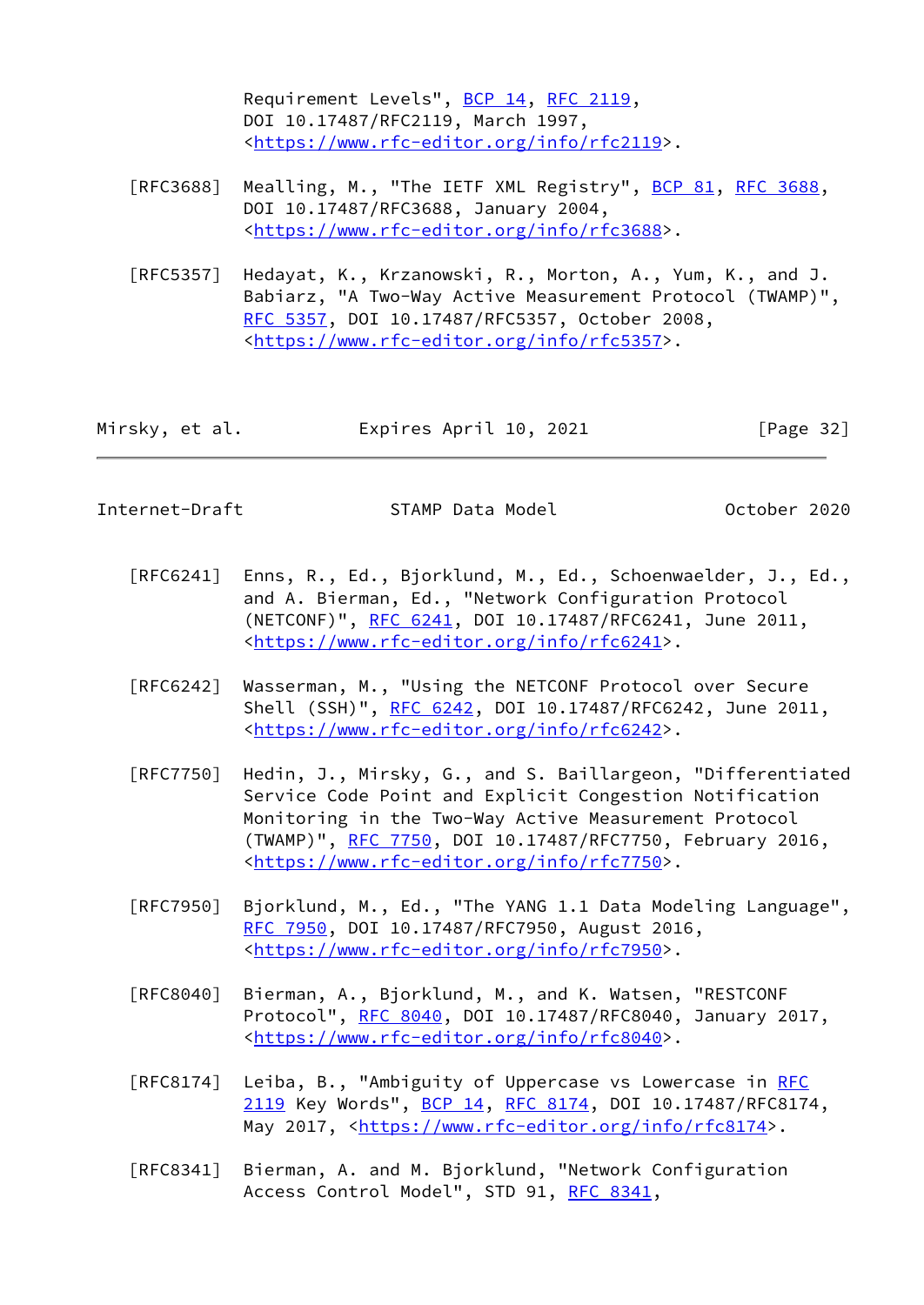DOI 10.17487/RFC8341, March 2018, <[https://www.rfc-editor.org/info/rfc8341>](https://www.rfc-editor.org/info/rfc8341).

- [RFC8342] Bjorklund, M., Schoenwaelder, J., Shafer, P., Watsen, K., and R. Wilton, "Network Management Datastore Architecture (NMDA)", [RFC 8342,](https://datatracker.ietf.org/doc/pdf/rfc8342) DOI 10.17487/RFC8342, March 2018, <[https://www.rfc-editor.org/info/rfc8342>](https://www.rfc-editor.org/info/rfc8342).
- [RFC8446] Rescorla, E., "The Transport Layer Security (TLS) Protocol Version 1.3", [RFC 8446](https://datatracker.ietf.org/doc/pdf/rfc8446), DOI 10.17487/RFC8446, August 2018, <[https://www.rfc-editor.org/info/rfc8446>](https://www.rfc-editor.org/info/rfc8446).
- [RFC8762] Mirsky, G., Jun, G., Nydell, H., and R. Foote, "Simple Two-Way Active Measurement Protocol", [RFC 8762](https://datatracker.ietf.org/doc/pdf/rfc8762), DOI 10.17487/RFC8762, March 2020, <[https://www.rfc-editor.org/info/rfc8762>](https://www.rfc-editor.org/info/rfc8762).

Mirsky, et al. Expires April 10, 2021 [Page 33]

<span id="page-37-1"></span>Internet-Draft STAMP Data Model October 2020

<span id="page-37-0"></span>[7.2](#page-37-0). Informative References

 [RFC8340] Bjorklund, M. and L. Berger, Ed., "YANG Tree Diagrams", [BCP 215](https://datatracker.ietf.org/doc/pdf/bcp215), [RFC 8340,](https://datatracker.ietf.org/doc/pdf/rfc8340) DOI 10.17487/RFC8340, March 2018, <[https://www.rfc-editor.org/info/rfc8340>](https://www.rfc-editor.org/info/rfc8340).

<span id="page-37-2"></span>[Appendix A.](#page-37-2) Example of STAMP Session Configuration

Figure 5 shows a configuration example of a STAMP-Sender.

 <?xml version="1.0" encoding="utf-8"?> <data xmlns="urn:ietf:params:xml:ns:netconf:base:1.0"> <stamp xmlns="urn:ietf:params:xml:ns:yang:ietf-stamp"> <stamp-session-sender> <session-enable>enable</session-enable> <session-id>10</session-id> <test-session-enable>enable<test-session-enable> <number-of-packets>forever</number-of-packets> <packet-padding-size/> <!-- use default 27 octets --> <interval>10</interval> <!-- 10 microseconds --> <measurement-interval/> <!-- use default 60 seconds --> <!-- use default 0 repetitions,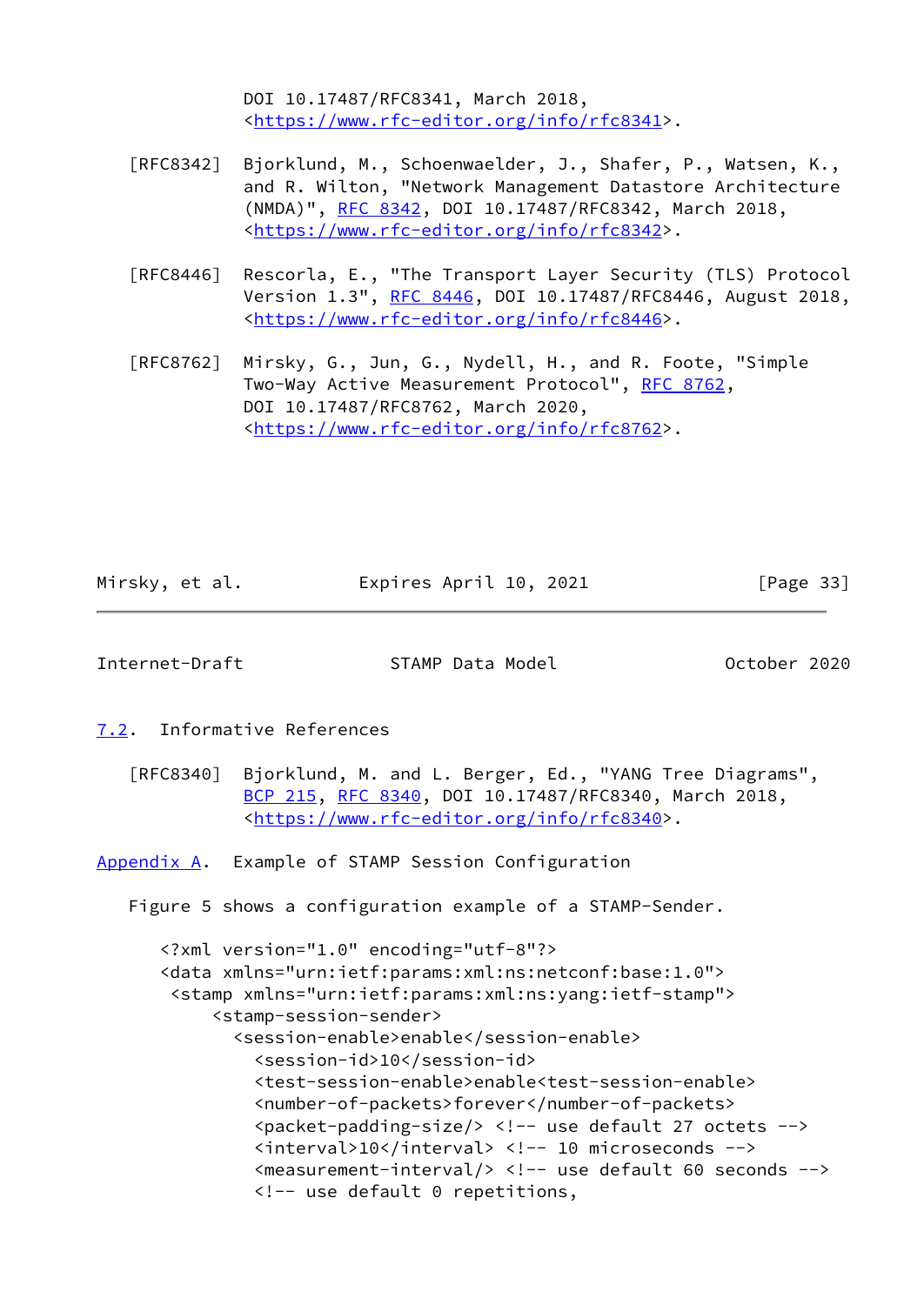```
 i.e. do not repeat this session -->
           <repeat/>
          \langledscp-value/> \langle!-- use deafult 0 (CS0) -->
           <!-- use default 'stateless' -->
           <test-session-reflector-mode/>
           <sender-ip></sender-ip>
           <sender-udp-port></sender-udp-port>
           <reflector-ip></reflector-ip>
           <reflector-udp-port/> <!-- use default 862 -->
           <sender-timestamp-format/>
           <!-- No authentication -->
           <first-percentile/> <!-- use default 95 -->
           <second-percentile/> <!-- use default 99 -->
          \triangleleftthird-percentile/> \triangleleft!-- use default 99.9 -->
      </stamp-session-sender>
   </stamp>
 </data>
```
Figure 5: XML instance of STAMP Session-Sender configuration

<span id="page-38-0"></span>

| Mirsky, et al. | Expires April 10, 2021 | $\lceil \text{Page } 34 \rceil$ |
|----------------|------------------------|---------------------------------|
|                |                        |                                 |
| Internet-Draft | STAMP Data Model       | October 2020                    |

```
 <?xml version="1.0" encoding="utf-8"?>
 <data xmlns="urn:ietf:params:xml:ns:netconf:base:1.0">
  <stamp xmlns="urn:ietf:params:xml:ns:yang:ietf-stamp">
      <stamp-session-reflector>
        <session-enable>enable</session-enable>
       \langle \text{ref-wait} \rangle \langle \cdot \rangle -- use default 900 seconds -->
        <!-- use default 'stateless' -->
        <reflector-mode-state/>
        <session-id></session-id>
        <!-- use default 'copy-received-value' -->
        <dscp-handling-mode/>
        <!-- not used because of dscp-hanling-mode
               being 'copy-received-value' -->
        <dscp-value/>
        <sender-ip/> <!-- use default 'any' -->
```